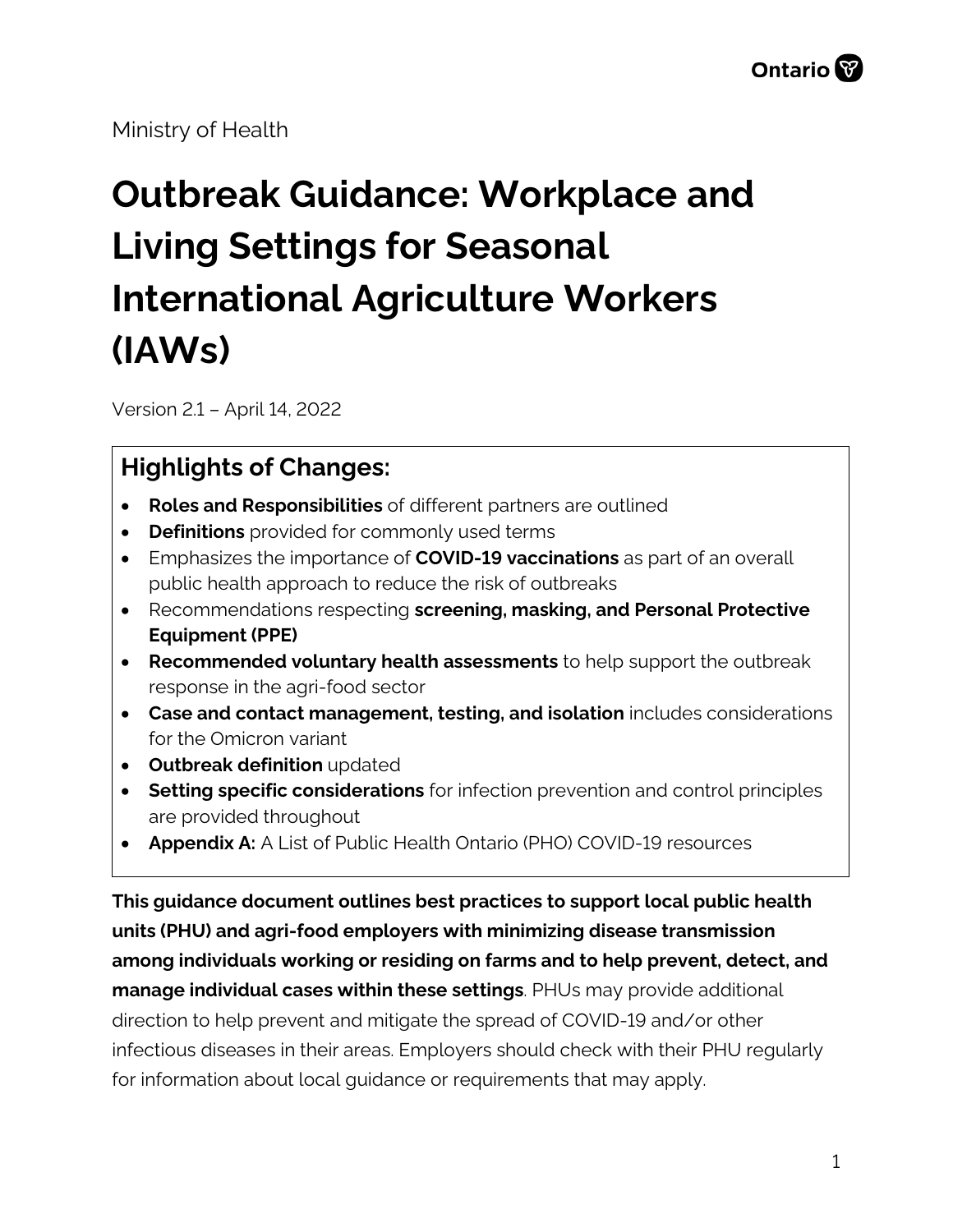The updates in this document are based on the scientific evidence and public health expertise available across Canada and abroad, and they are subject to change as the knowledge about COVID-19 evolves over time.

This document is not intended to take the place of medical advice, diagnosis or treatment, legal advice, or any other requirements that may apply to agri-food facilities. In the event of any conflict between this guidance document and any applicable legislation, emergency orders or directives issued by the Minister of Health (MOH) or the Chief Medical Officer of Health (CMOH), the legislation, order or directive prevails.

Please check the Ministry of Health's (MOH's) [COVID-19 Guidance for the Health](http://www.health.gov.on.ca/en/pro/programs/publichealth/coronavirus/2019_guidance.aspx)  [Care Sector](http://www.health.gov.on.ca/en/pro/programs/publichealth/coronavirus/2019_guidance.aspx) and the [Orders, Directives, Memorandums and Other Resources](http://www.health.gov.on.ca/en/pro/programs/publichealth/coronavirus/dir_mem_res.aspx) regularly for updates to this document, as well as other COVID-19 relevant information. The Ontario Ministry of Agriculture, Food and Rural Affairs (OMAFRA) has also created a "one stop shop" **toolkit** for farmers to access guidance, resources, and information related to prevention, control, testing and outbreak management supports.

Agri-food facilities continue to be subject to regulations made under *the [Reopening](https://www.ontario.ca/laws/statute/20r17)  [Ontario \(A Flexible Response to COVID-19\) Act, 2020](https://www.ontario.ca/laws/statute/20r17)* (ROA), including public health and workplace safety measures under O. Reg 364/20: Rules for Areas at Step 3 and [the Roadmap Exit Step.](https://www.ontario.ca/laws/regulation/200364) Failure to comply with the requirements of regulations made under the ROA may result in charges under the ROA or the *[Provincial Offences](https://www.ontario.ca/laws/statute/90p33)*  [Act.](https://www.ontario.ca/laws/statute/90p33) More information regarding emergency orders can be found [here.](https://www.ontario.ca/page/emergency-information)

## **Terms Used in this Document**

- **"Fully vaccinated"** is defined in the Ministry of Health's **[Proof of Vaccination](https://covid-19.ontario.ca/proof-covid-19-vaccination)** website.
- **"Boosted"** refers to individuals who have completed a primary series and received a booster dose. Please review to the Ministry's COVID-19 Vaccine Third Dose [Recommendations](https://www.health.gov.on.ca/en/pro/programs/publichealth/coronavirus/docs/vaccine/COVID-19_vaccine_third_dose_recommendations.pdf) document for additional details.
- **"Worker"** refers to anyone conducting activities in agri-food facilities regardless of their employer or immigration status, which includes International Agricultural Workers (IAWs). This includes, but is not limited to: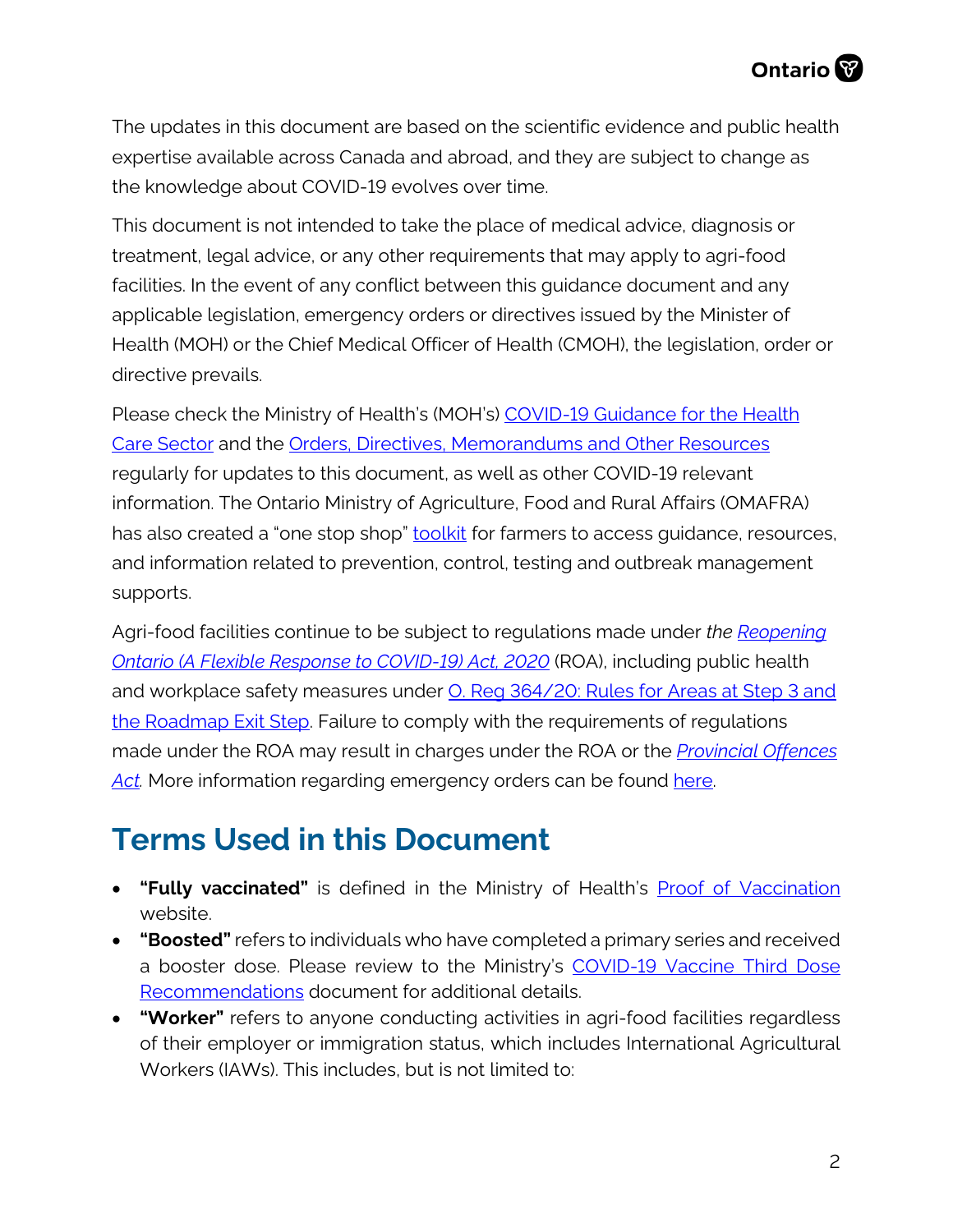- o Staff employed by agri-food facilities under both the federal Seasonal Agricultural Worker Program (SAWP) and non-SAWP streams;
- o Temporary and/or agency staff;
- o External staff who are performing job duties (e.g., support services staff, contracted cleaning staff, tradespeople);
- o Domestic workers; and
- o Any other person who is employed to perform duties on the farm.
- For domestic workers employed on the farm and who reside in their own dwellings in the community, refer to the [Management of Cases and Contacts of](https://www.health.gov.on.ca/en/pro/programs/publichealth/coronavirus/docs/contact_mngmt/management_cases_contacts.pdf) [COVID-19 in Ontario](https://www.health.gov.on.ca/en/pro/programs/publichealth/coronavirus/docs/contact_mngmt/management_cases_contacts.pdf) document.
- **"Cohort"** refers to a group of individuals (i.e., workers) who live and/or work together AND are part of each other's daily regular routine and spend the majority of their time together.
	- o Cohorts may be applied in agri-food facilities where a small number (as small as feasibly possible) of workers may live and work together.
- **"Close contact(s)"** are defined as a person or persons who had a high-risk exposure to a [confirmed or probable case](https://www.health.gov.on.ca/en/pro/programs/publichealth/coronavirus/docs/2019_case_definition.pdf) during their period of communicability. This includes household, community and healthcare exposures as outlined in the Ministry's [Management of Cases and Contacts of COVID-19 in Ontario](https://www.health.gov.on.ca/en/pro/programs/publichealth/coronavirus/docs/contact_mngmt/management_cases_contacts.pdf) document.
	- o In general, workers who live in the same housing should be considered close contacts, but PHUs will use their discretion based on living arrangement and structure.
- **"Housing"** or **"employer-provided living settings"** or **"congregate living setting"** refers to accommodations both on-farm and in the community, if provided by the employer. PHUs are advised to consider both types of accommodation as being relevant to the Case and Contact Management, Testing and Isolation sections of this quidance.
- **"Third party provider"** or **"third party"** is defined as a [Regulated Health](https://www.health.gov.on.ca/en/pro/programs/hhrsd/about/regulated_professions.aspx) [Professional](https://www.health.gov.on.ca/en/pro/programs/hhrsd/about/regulated_professions.aspx) (RHP) operating within their scope of practice for the purposes of providing voluntary health assessments to IAWs. The third party provider may include, but is not limited to, employer-provided (e.g. on-site) or community based RHPs (e.g. through isolation facilities).
	- o If an RHP who is a physician or nurse is providing care to a person and the physician or nurse forms the opinion that the person has or may have COVID-19, the physician or nurse must report this to the local medical officer of health of the health unit in which the professional services are provided, pursuant to s. 25 the *H[ealth Protection and Promotion Act](https://www.ontario.ca/laws/regulation/200364)* (HPPA).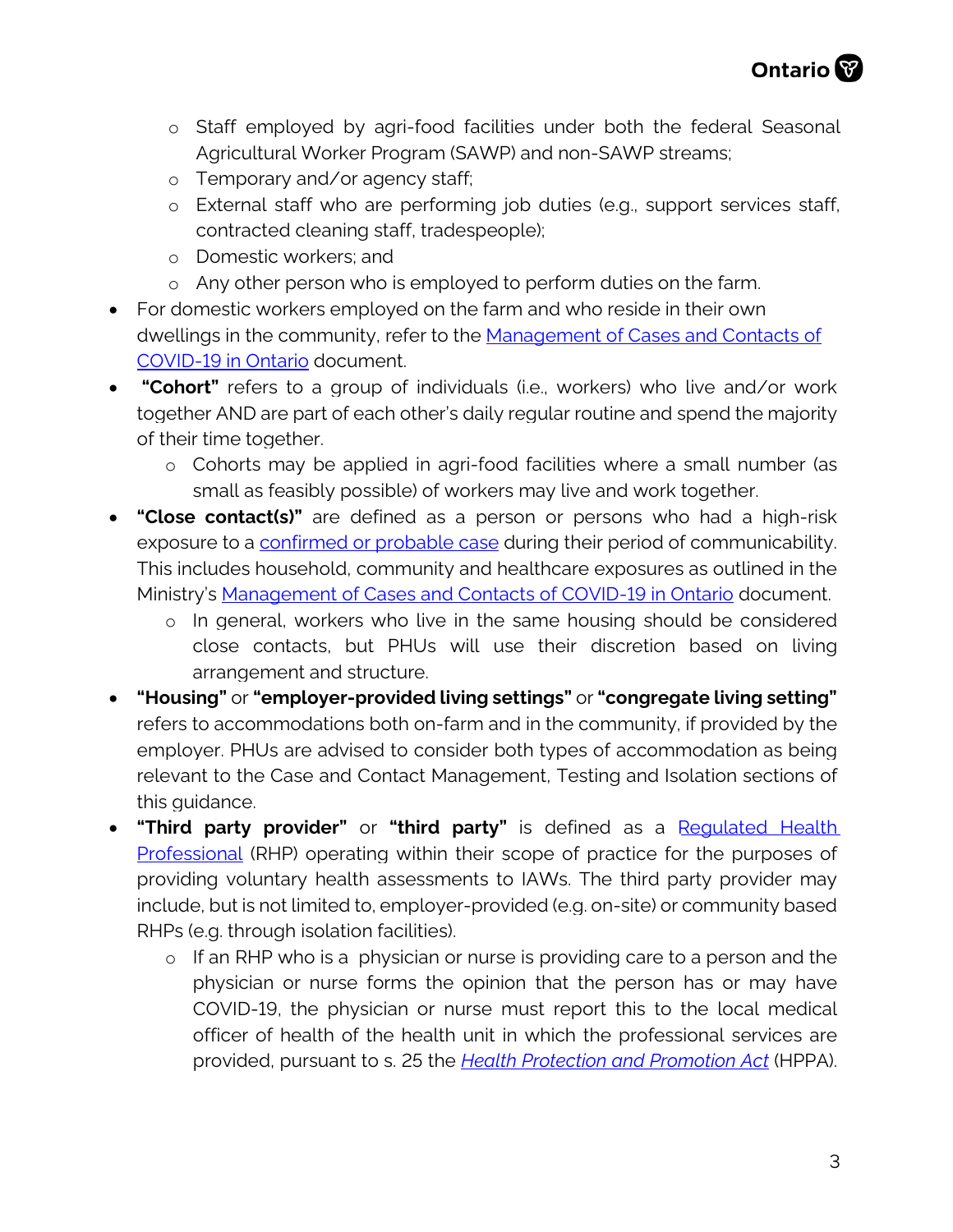This also applies to subsequent assessments provided by agents acting for or on behalf of RHPs.

- An **"Outbreak"** in an agri-food setting is defined as:
	- o One confirmed case (i.e., by PCR or rapid molecular or antigen test) among a resident of an employer-provided living setting associated within an agrifood setting, **OR**
	- o Two confirmed cases (i.e., by PCR or rapid molecular or antigen test) in workers or any other person working on or visiting an agri-food setting (e.g., an employer) with an epidemiological link, within a 14-day period, where at least one case could have reasonably acquired their infection in the agrifood setting.

## **Roles and Responsibilities**

#### **Role of the Public Health Unit (PHU)**

#### **Prevention and Preparedness**

• Advise on prevention of COVID-19 transmission and preparedness for the management of COVID-19 cases, contacts, and outbreaks in agri-food facilities and employer-provided housing.

#### **Case and Contact Management/Outbreak Management**

- Receive and investigate reports of suspected or confirmed cases and contacts of COVID-19 in accordance with the *[Health Protection and Promotion Act, 1990](https://www.ontario.ca/laws/statute/90h07)* (HPPA).
- Manage cases and contacts in accordance with relevant provincial quidance and tools including the [Management of Cases and Contacts of COVID-19 in Ontario](https://www.health.gov.on.ca/en/pro/programs/publichealth/coronavirus/docs/contact_mngmt/management_cases_contacts.pdf) document.
- Enter cases, contacts, and outbreaks in the provincial surveillance system, in accordance with data entry guidance provided by PHO.
- Determine if an outbreak exists and declare an outbreak, as per the outbreak definition.
- Provide guidance and recommendations for agri-food facilities and employerprovided housing on outbreak control measures.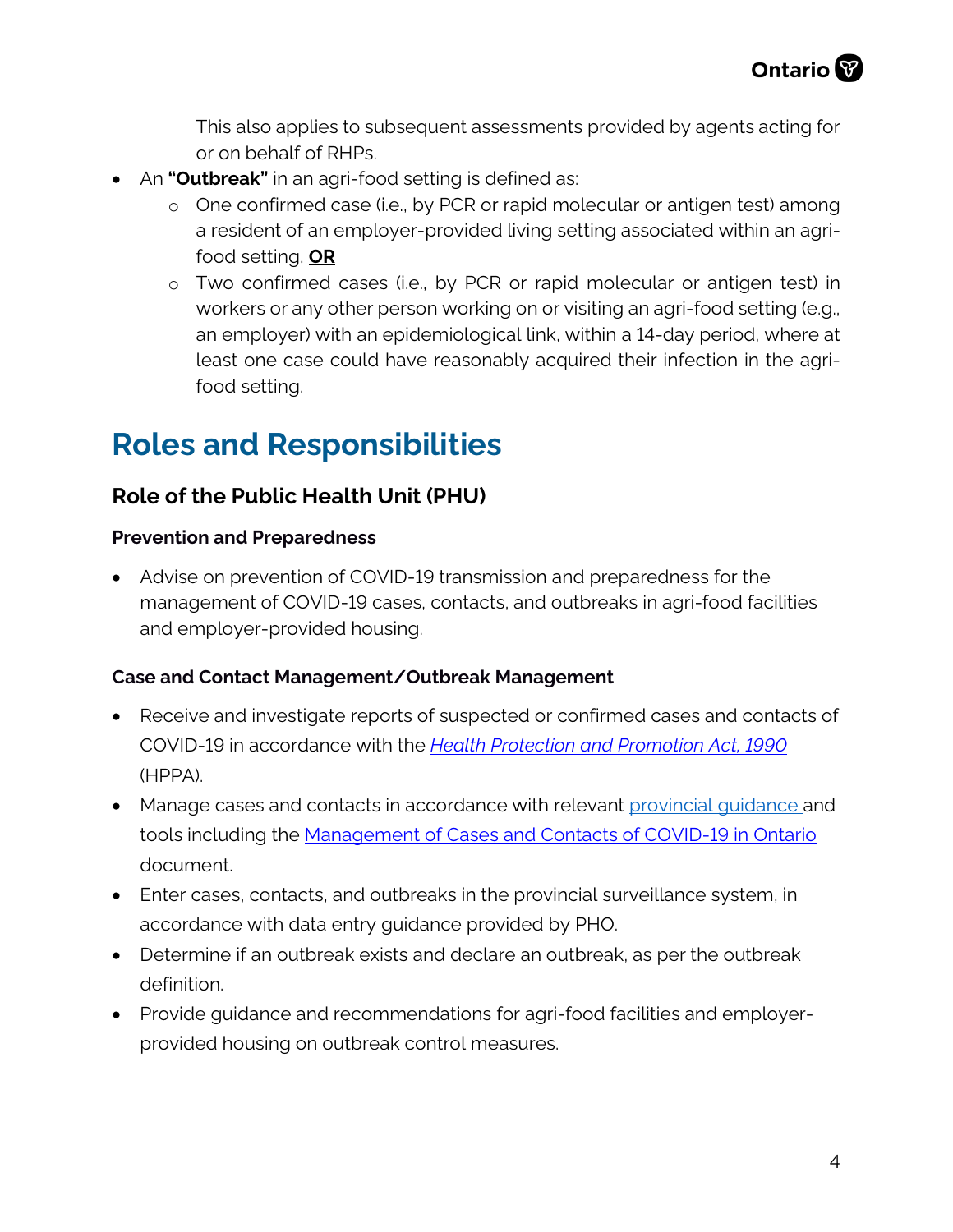- Make recommendations on who to **test**, in alignment with the guidance provided within this document (section on testing below) and the [Management of Cases](https://www.health.gov.on.ca/en/pro/programs/publichealth/coronavirus/docs/contact_mngmt/management_cases_contacts.pdf)  [and Contacts of COVID-19 in Ontario](https://www.health.gov.on.ca/en/pro/programs/publichealth/coronavirus/docs/contact_mngmt/management_cases_contacts.pdf) document. as applicable.
- Facilitate a coordinated approach to testing, in collaboration with Ontario Health, including provision of an investigation or outbreak number.
- Host and coordinate housing related outbreak meetings with the operator of the agri-food facility or employer-provided housing, PHO, Ontario Health, Infection Prevention and Control (IPAC) Hubs, etc., as needed.
- Issue orders by the Medical Officer of Health or their designate under the HPPA, if necessary.
- Declare the outbreak over.

#### **Coordination and Communication**

- If a case or contact resides in a PHU different from the agri-food facility, discussions between the respective PHUs should take place to coordinate contact follow-up and delineate roles and responsibilities.
	- o The PHU of the agri-food facility is typically the lead PHU for agri-food facility follow-up.
	- o The PHU can request support from the Ministry of Health to coordinate meetings between multiple PHUs.
- Notify the MEOC [\(EOCOperations.moh@ontario.ca\)](mailto:EOCOperations.moh@ontario.ca) of:
	- o Potential for significant media coverage or if media releases are planned by the PHU.
- Notify in advance, the relevant Associate Chief Medical Officer of Health, Ministry of Health, responsible for supporting the local PHU of:
	- o Any orders issued by the PHU's Medical Officer of Health or their designate and share a copy.
- Engage and/or communicate with relevant partners, stakeholders, and ministries (e.g., MOH, OMAFRA, Ministry of Labour Training and Skills Development (MLTSD)), as necessary.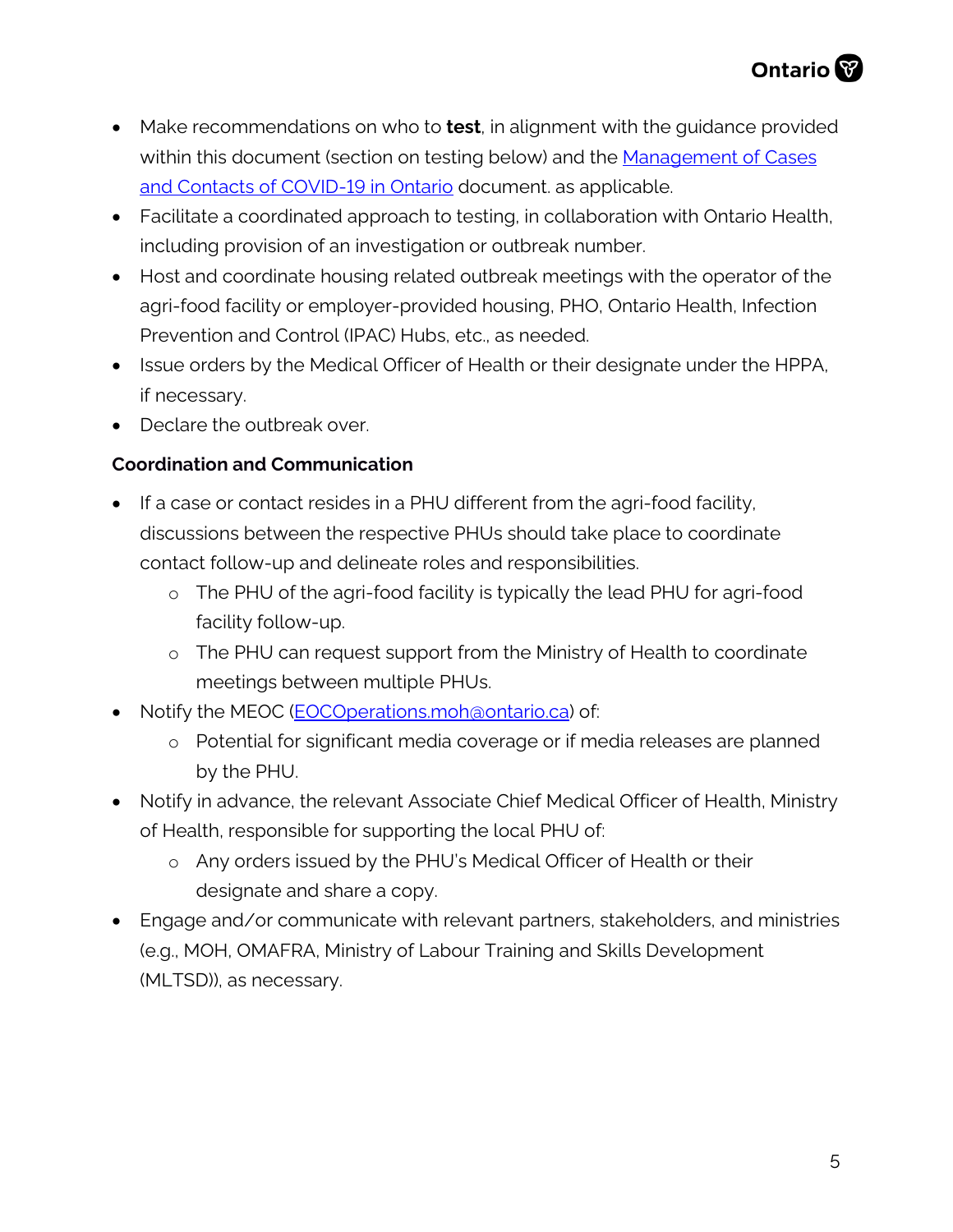## **Role of the Employer (including responsibilities under the**  *Occupational Health and Safety Act* **[OHSA])**

- Employers should notify their local PHU of individuals in employer-provided living settings who test positive on a Rapid Access Test (RAT) and did not receive a PCR confirmatory test, provided the employer has the employee's consent to do so.
	- o PCR confirmatory testing is not required for positive RATs but may be recommended by the PHU in some situations.
- Employers of IAWs should have and review COVID-19 Isolation plans as it relates to IAWs and their living settings. These isolation plans should be documented and be made available to local PHUs upon request.
- Employers should keep updated lists of all workers and their up-to-date contact information, including isolation locations where required. Employers should also maintain contact information for all temporary agency workers and third party employers for contact tracing purposes.
- Where IAWs are in isolation, employers are encouraged to have a process in place to assist IAWs with accessing available health services, through a third party. IAWs should be offered voluntary, consent-based health assessments to help support the outbreak response in the agri-food sector. These assessments are strongly recommended in situations where cases, symptomatic individuals and unvaccinated or immunocompromised individuals are identified.
	- o Where the employee consents, the third party should provide information directly to the local PHU;
	- o Upon identification of a case, it is recommended that a voluntary assessment be undertaken by the third party to assess the health status (please refer to the health assessment section below) of the IAW to monitor their physical and mental well-being status;
	- o For the purposes of return to work after isolation, the third party conducting health assessments should conduct a voluntary exit assessment and, where the employee consents, report to the PHU the health status of the IAW to ensure any symptoms have cleared;
	- o Where RATs are being performed, it is recommended that a third party should be used to ensure appropriate specimen collection and handling. If a third party is not being used, the employer should ensure that workers who test positive have a process by which to voluntarily disclose this information to the local PHU.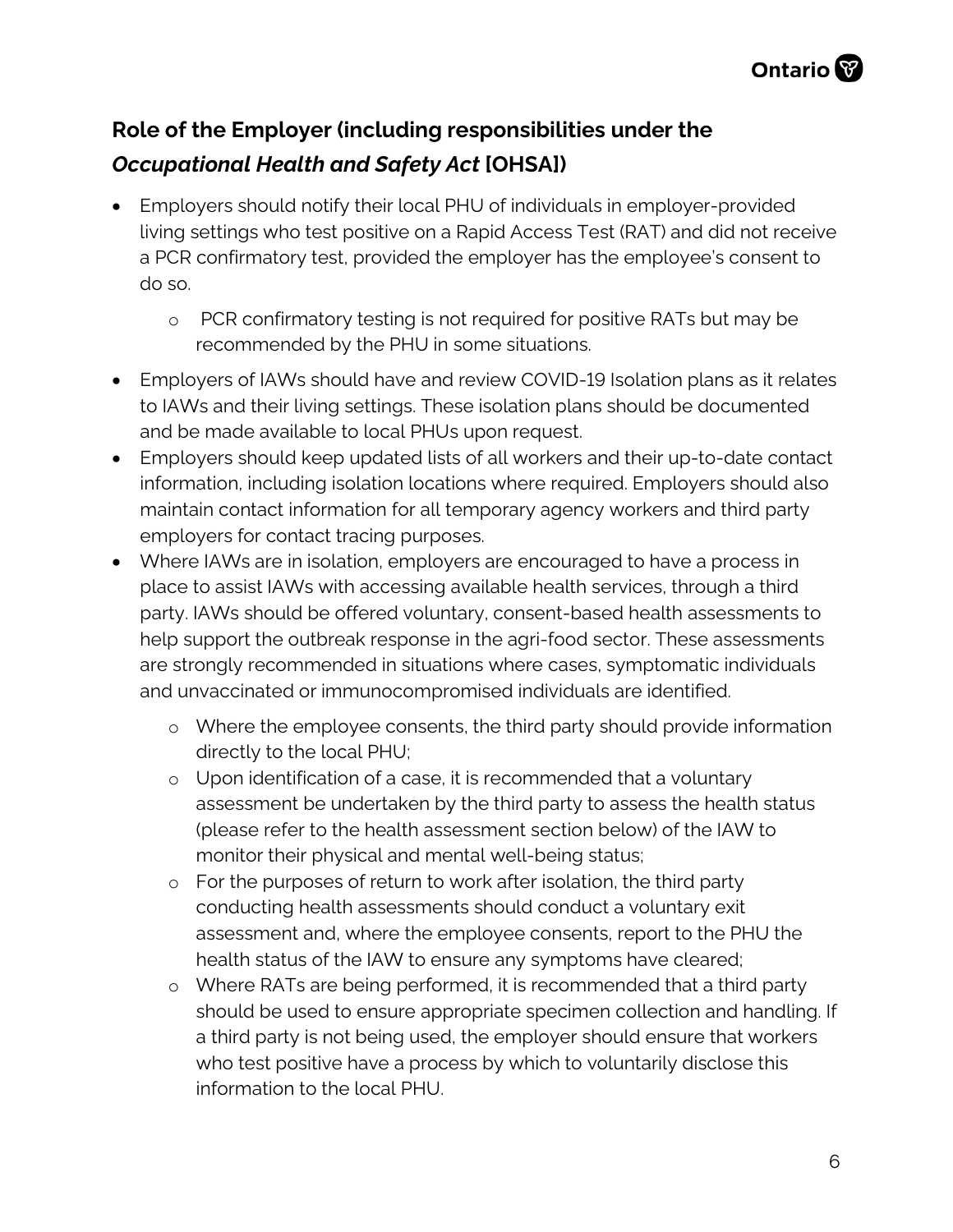- o The employer should also ensure that translation supports are available as needed.
- Employers should continue to work with PHUs to continue to plan for IAWs to receive COVID vaccines including **booster doses** based on eligibility.
- Under the *[Occupational Health and Safety Act, 1990](https://www.ontario.ca/laws/statute/90o01?_ga=2.261143885.1197634669.1587061765-1497916968.1587061765)*, (OSHA) employers have the duty to take every precaution reasonable in the circumstances for the protection of their workers, among other duties. This includes protecting workers from transmission of infectious disease in the workplace.
- Implement control measures to reduce the risks to their workers, including the use of personal protective equipment (PPE).
- Ensure that any suspect or confirmed [instances of occupational illness](https://www.ontario.ca/page/reporting-workplace-incidents-and-illnesses) including [COVID-19,](https://www.ontario.ca/page/reporting-workplace-incidents-and-illnesses) are reported to the Ministry of Labour, Training, and Skills Development (MLTSD) where required.
	- o Under OHSA, if an employer is advised that a worker has tested positive or presumed positive for COVID-19 due to exposure at the workplace, or that a claim has been filed with the Workplace Safety and Insurance Board (WSIB), the employer must provide written notice within four days to:
		- **MLTSD:**
		- **The workplace's joint health and safety committee or a health and** safety representative; and
		- The worker's trade union (if applicable).
	- o Additionally, under the [Workplace Safety and Insurance Act, 1997](https://www.ontario.ca/laws/statute/97w16#BK23) (WSIA), an employer must report any occupationally acquired illnesses to the WSIB within 72 hours of receiving notification of said illness.
- Maintain accurate shift records and up-to-date contact information for workers. For public health purposes, all individuals working in the facility, regardless of the relationship to the employer, are considered workers. This includes temporary workers who are hired through secondary employment agencies. This information should be available to be accessed and shared with the local PHU in a timely manner (within 24 hours) for investigations and communications with workers.
- Ensure that workers arriving in Ontario are provided COVID-19 information on public health protocols including maintaining physical distance, handwashing, masking, cleaning and disinfection and self-isolation in culturally sensitive languages and educational formats.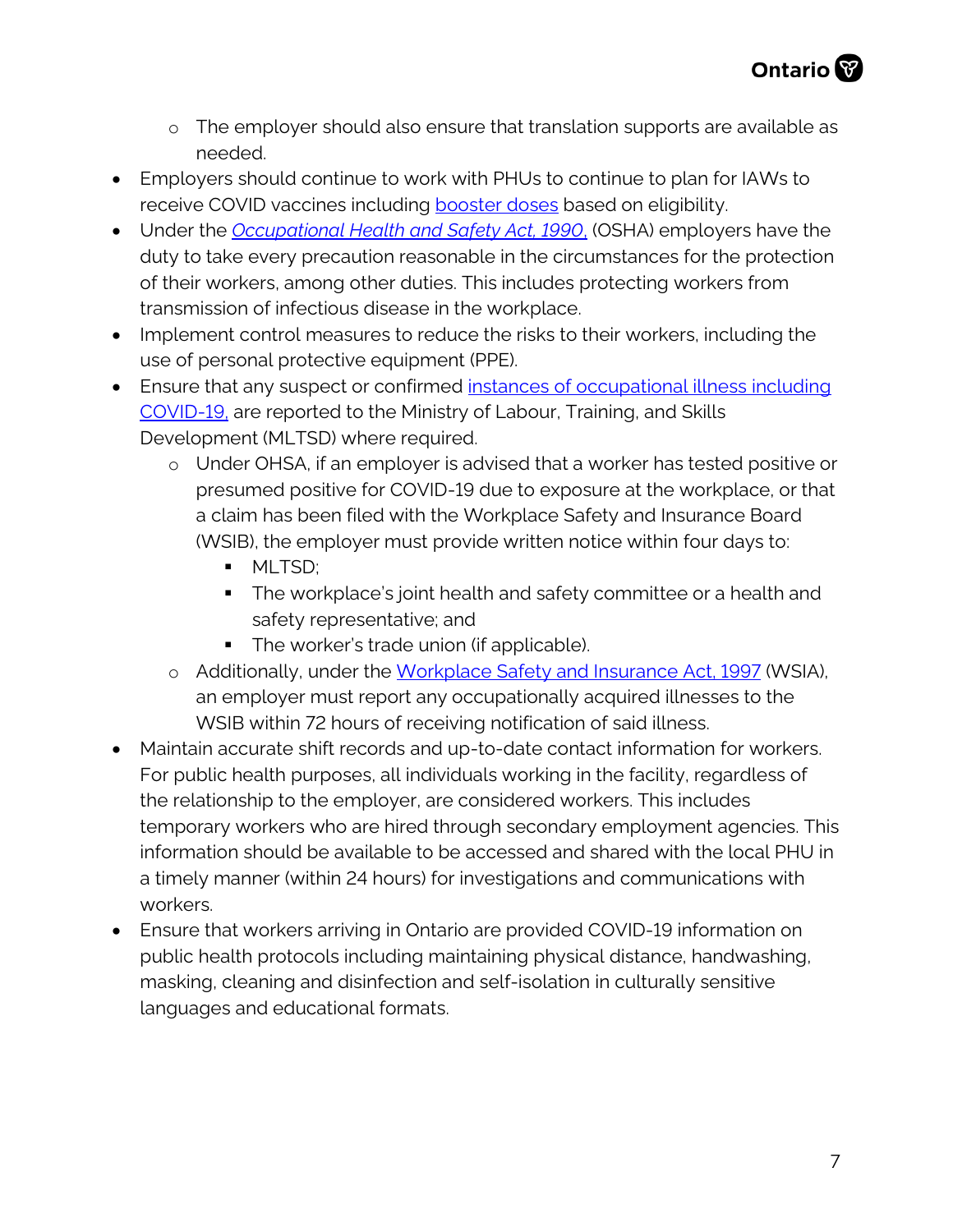- Provide COVID-19 information and training to workers on public health protocols related to the circumstances and conditions of the workplace prior to starting work on the farm as well as for employees entering / living in employer provided housing.
- More information on the occupational health and safety requirements and workplace guidance for COVID-19 are available on the **Ontario COVID-19 and** [workplace health and safety website](https://www.ontario.ca/page/covid-19-workplace-health-safety) and the [MLTSD website.](https://www.ontario.ca/page/covid-19-workplace-health-safety)

## **Role of Respective Ministries (including MOH, MLTSD, and OMAFRA, where relevant)**

- Provide legislative and policy oversight.
- Communicate expectations and provincial-level guidance on COVID-19 related policies, measures, and practices to reducing the incidence of COVID-19 in the agri-food sector.
- Provide ongoing support and communications to the agri-food sector with federal partners, municipal partners, other ministries, and the public as necessary.

## **Prevention of Disease Transmission**

COVID-19 is a virus that can spread through the respiratory particles of an infected person while breathing, talking, coughing, or sneezing. Infected people, with or without symptoms, can transmit COVID-19. The risk may be heightened as a result of working and/or living with others in close proximity, and where workers move between other agri-food facilities without adequate precautions.

In general, the risk of transmission is higher indoors than outdoors, especially in closed, crowded spaces for extended periods of time. These high-risk situations may occur during various activities within the agri-food sector, including but not limited to work, communal living, and transportation.

Using multiple layers of prevention will provide the best protection against COVID-19 such as vaccination, self-isolation, masking, physical distancing, and handwashing. For additional details, please refer to Public Health Ontario's *[How to](https://www.publichealthontario.ca/-/media/documents/ncov/factsheet/2021/06/lp/fact-sheet-covid-19-preventive-layers.pdf?la=en&sc_lang=en)  [Protect Yourself from COVID-19](https://www.publichealthontario.ca/-/media/documents/ncov/factsheet/2021/06/lp/fact-sheet-covid-19-preventive-layers.pdf?la=en&sc_lang=en)* factsheet.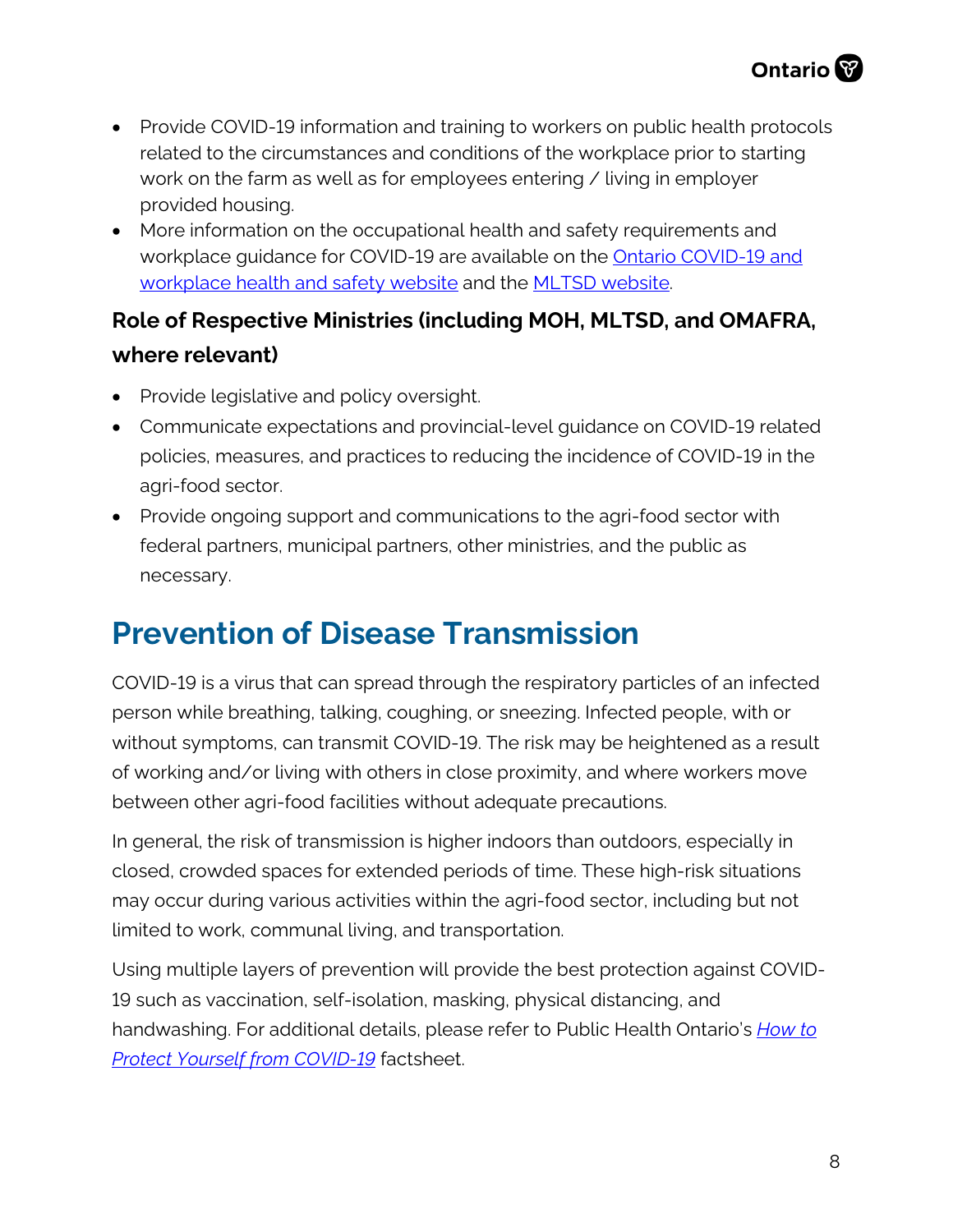### **Vaccination**

- **COVID-19 vaccination** is one of the most effective public health measures to prevent infection and severe outcomes including hospitalizations and death due to COVID-19. As such, all workers, and visitors should be encouraged to get vaccinated against COVID-19 (including booster doses, when eligible) as soon as possible.
	- o New workers who are unvaccinated should be offered a complete series of COVID-19 vaccinations as soon as possible.
	- o Workers who have received non-Health Canada approved COVID-19 vaccinations and/or were vaccinated outside of Canada should consult the [MOH's COVID-19 Guidance for Individuals Vaccinated outside of](https://www.health.gov.on.ca/en/pro/programs/publichealth/coronavirus/docs/vaccine/COVID-19_guidance_for_individuals_vaccinated_outside_of_ontario.pdf/)  [Ontario/Canada](https://www.health.gov.on.ca/en/pro/programs/publichealth/coronavirus/docs/vaccine/COVID-19_guidance_for_individuals_vaccinated_outside_of_ontario.pdf/) for additional scenarios.
	- o More information can be found on the MOH's [COVID-19 Vaccine-Relevant](https://www.health.gov.on.ca/en/pro/programs/publichealth/coronavirus/covid19_vaccine.aspx)  [Information and Planning Resources](https://www.health.gov.on.ca/en/pro/programs/publichealth/coronavirus/covid19_vaccine.aspx) webpage.
- Note that under subsection 2(2) of Schedule 4 of O. Reg. 364/20, the person responsible for a business or organization that is open shall operate the business or organization in compliance with any advice, recommendations and instructions issued by the Office of the Chief Medical Officer of Health requiring the business or organization to establish, implement and ensure compliance with a COVID-19 vaccination policy, or setting out the precautions and procedures that the business must include in its COVID-[1](#page-8-0)9 vaccination policy. $1$
- PHUs are encouraged to support COVID-19 vaccinations in agri-food facilities in collaboration with relevant health system partners as feasible.

### **Screening**

• All persons, including visitors, seeking entry to an agri-food facility are recommended to be **[actively](https://www.ontario.ca/page/screening-covid-19-guidance-employers) screened,** including temperature checks for COVID-19 symptoms and exposure history, regardless of their vaccination status in accordance with the COVID-19 Screening Tool for Businesses and [Organizations \(Screening Workers\).](https://covid-19.ontario.ca/covid19-cms-assets/2021-10/EN_Worker_Screening_v10_Oct25.pdf)

<span id="page-8-0"></span><sup>&</sup>lt;sup>1</sup> Please refer to subsection 2(2) of Schedule 4 of O. Reg. 364/20 for more details.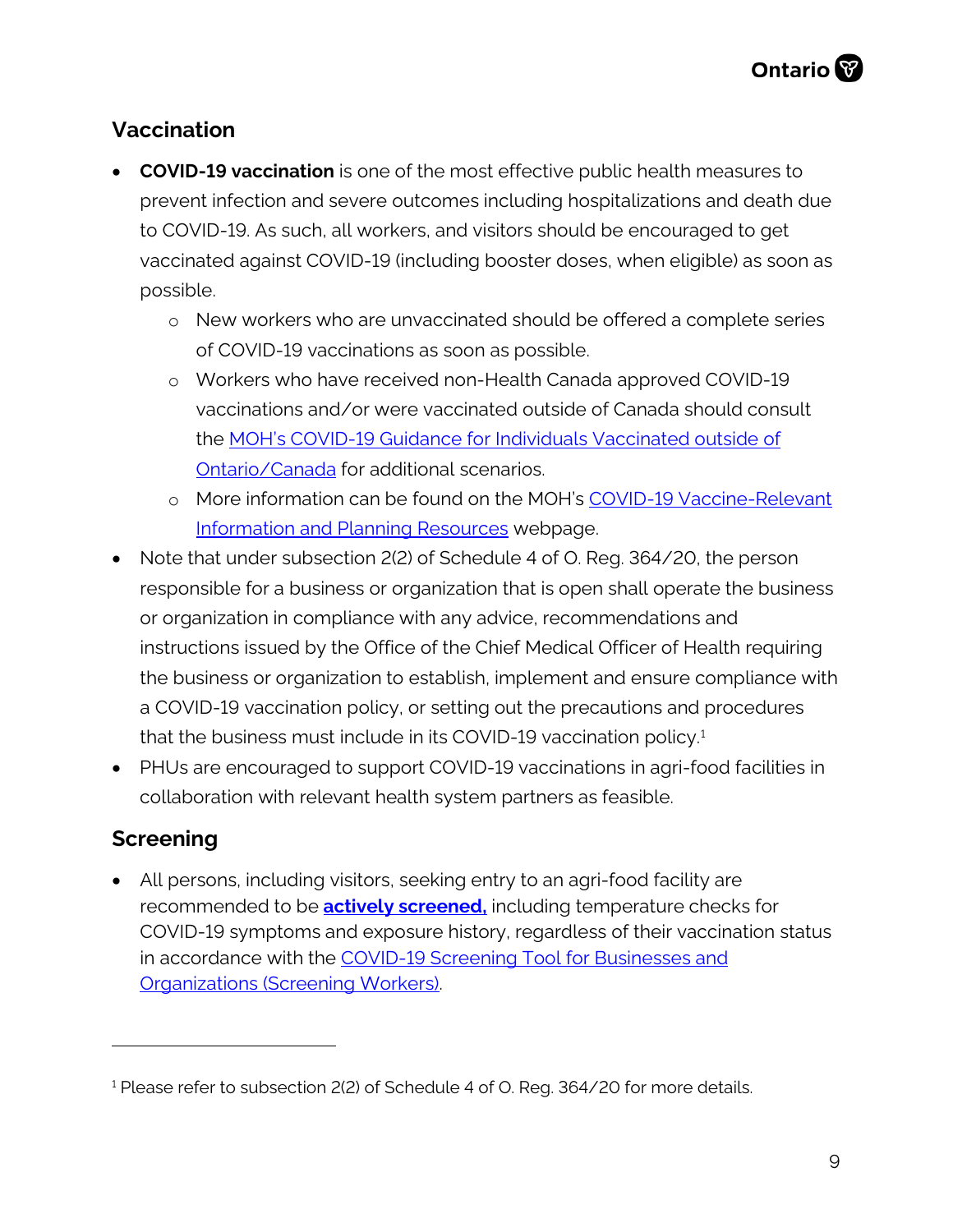- o The ministry continues to encourage the use of active screening for IAWs to reduce the transmission of COVID-19.
- o Emergency first responders should be permitted entry without screening.
- Additionally, employers are recommended to maintain passive screening through [signage](http://www.health.gov.on.ca/en/pro/programs/publichealth/coronavirus/2019_guidance.aspx) posted in the agri-food or congregate living setting.
- Employers should have processes in place for daily active screening of all IAWs in housing (e.g. employer-provided living settings), including temperature checks and symptom monitoring, regardless of whether an IAW is working that day.
- If an IAW fails screening, they should self-isolate and not enter the workplace.

**Note:** As much as possible, signage should be in the format and/or language that is most accessible to the workers and visitors of that setting. For examples, see [PHO's multilingual resources](https://www.publichealthontario.ca/en/diseases-and-conditions/infectious-diseases/respiratory-diseases/novel-coronavirus/public-resources) or the [US Center for Disease Control's pictograph](https://www.cdc.gov/coronavirus/2019-ncov/downloads/COVID19-symptoms.pdf)[based signage.](https://www.cdc.gov/coronavirus/2019-ncov/downloads/COVID19-symptoms.pdf)

- During active screening, agri-food settings should continue to consider:
	- o Limiting points of entry to facilitate screening;
	- o Rearranging the layout at the entrance so that physical distancing can be maintained while workers conduct screening;
	- o Placing a physical barrier (e.g., plexiglass) that workers can stand or sit behind while conducting screening at entrances;
	- o Providing access to alcohol-based hand rub (60-90% alcohol), tissue paper, and a lined no-touch waste basket or bin; and,
	- o Encouraging all workers and visitors to use alcohol-based hand rub before entering.

#### **Establish an employee attendance policy**

- Employers should ensure workers do not come to work if they have [symptoms of COVID-19](https://www.health.gov.on.ca/en/pro/programs/publichealth/coronavirus/docs/2019_reference_doc_symptoms.pdf) or have had an exposure to a confirmed COVID-19 case.
- Employers should have a clear procedure for workers to notify a supervisor if they become sick.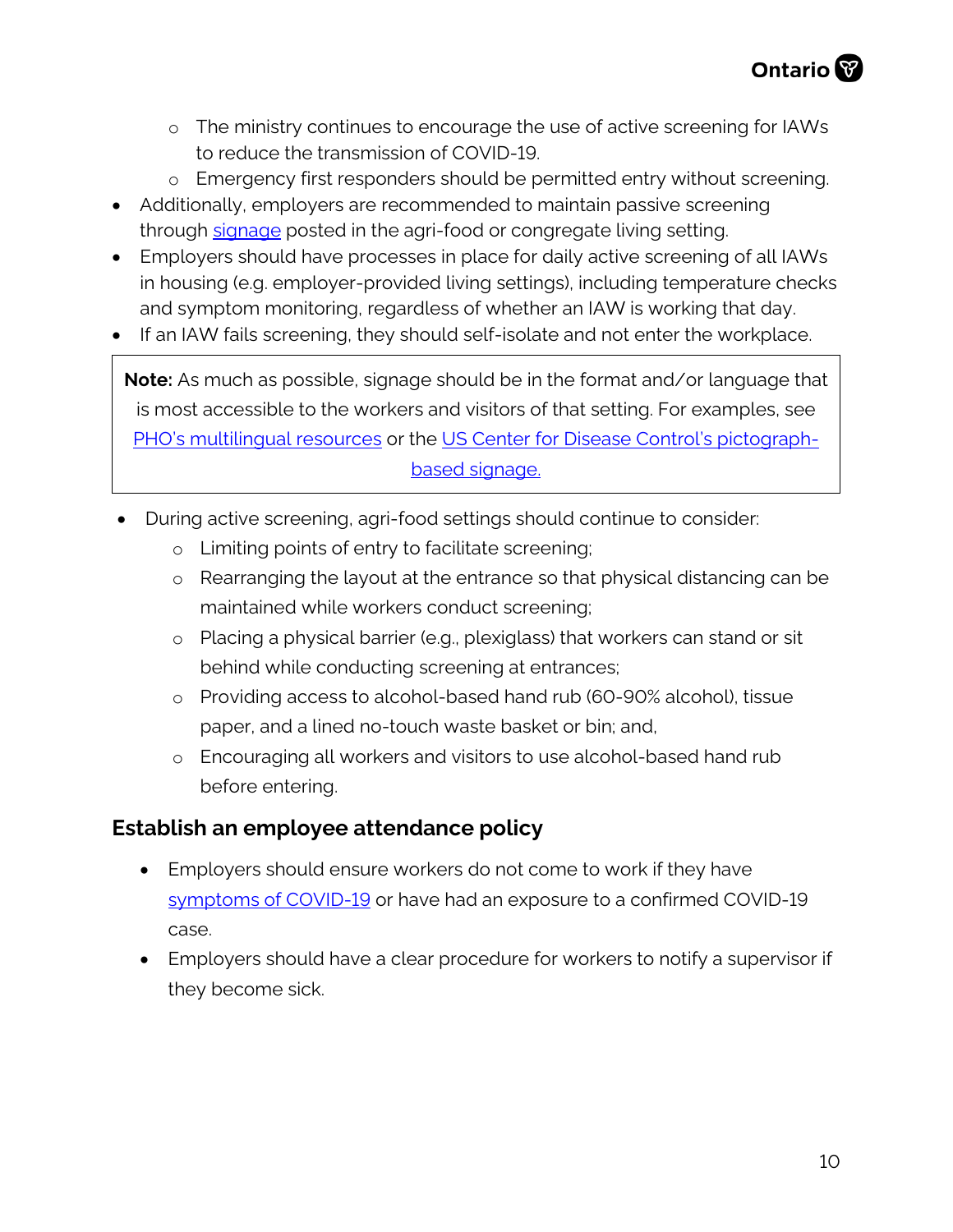### **Hand Hygiene**

- Provide access to hand washing stations and have alcohol-based hand sanitizers be made available at multiple, prominent locations throughout the workplace, including at entrances and exits.
- [Clean hands](https://www.publichealthontario.ca/-/media/documents/ncov/factsheet/factsheet-covid-19-hand-hygiene.pdf?la=en) by washing with soap and water or using an alcohol-based (60-90% alcohol) hand sanitizer.
- Clean hands using soap and water if they are visibly dirty and dry them using single use paper towels.
- If gloves are being used, place them in the garbage (i.e., non-touch, lined waste receptacles, which should be placed throughout the workplace) after removing them, then clean hands.
- Ensure adequate supplies are maintained.
- Ensure hand sanitizers and disinfectant wipes are available in common areas.
- Post hygiene instructions in English, French and/or the majority languages spoken in the workplace. Using visuals illustrate instructions is recommended.

#### **Physical Distancing**

- Physical distancing remains one of the key public health measures to help reduce the transmission of COVID-19.
- It is recommended that everyone should practice [physical distancing](https://www.publichealthontario.ca/-/media/documents/ncov/factsheet/factsheet-covid-19-guide-physical-distancing.pdf?la=en) (at least 2 metres) from other people. If physical distancing is not possible, please refer to the Masking and Personal Protective Equipment (PPE) for Workers section below for more information.
- Measures to promote physical distancing may include:
	- o Limiting capacity in common areas, including break rooms, meeting rooms, lunchrooms, and other common areas;
	- o Posting signage in common areas re: maximum capacity;
	- o Placing markers on the floor or walls to guide physical distancing and unidirectional flow of movement;
	- o Supporting and/or encouraging activities outdoors.
	- o Staggering worker meals and/or break times;
	- o Outdoor areas (e.g., smoking areas, sports fields) are set up to allow for physical distancing; and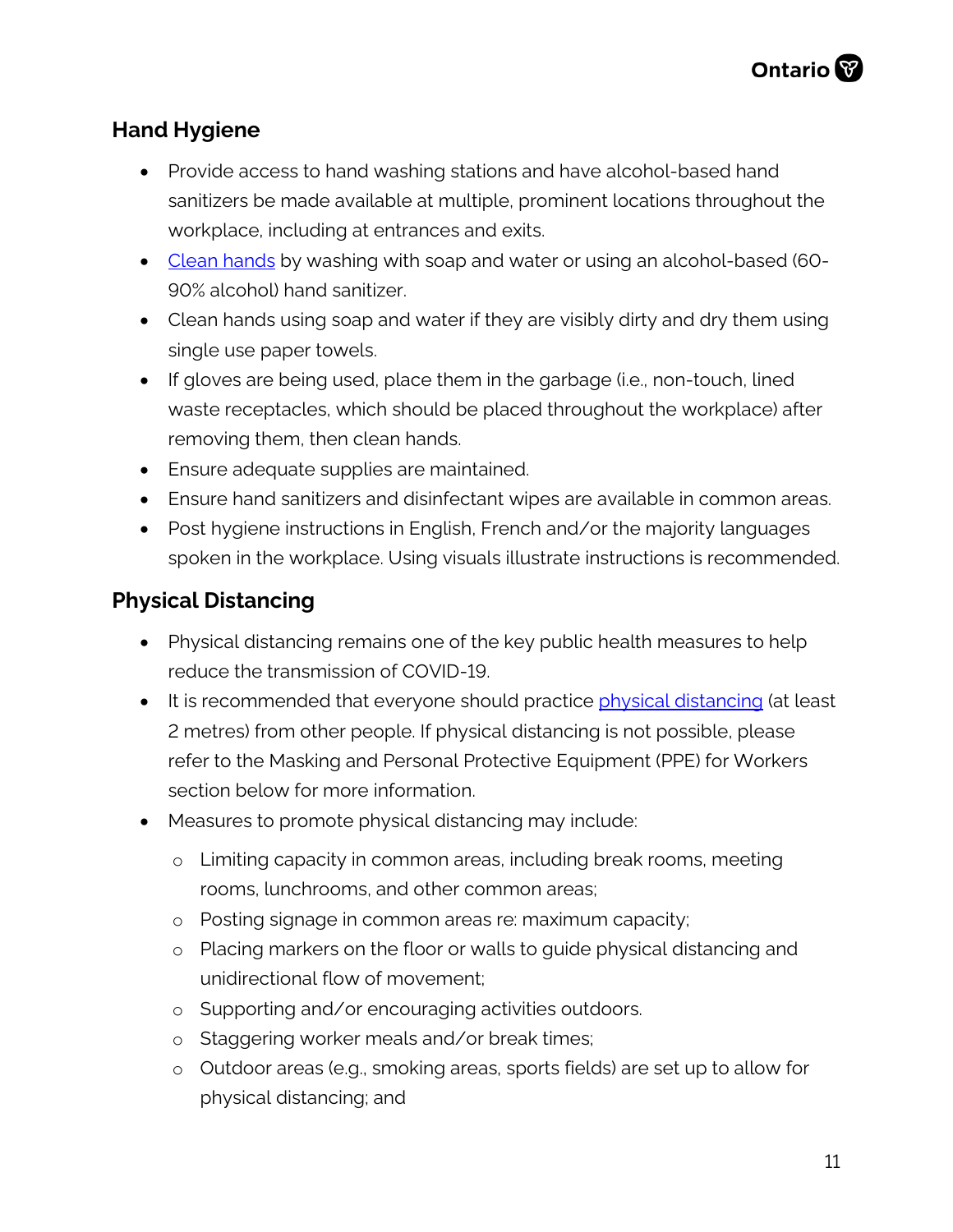- o Removing surplus furniture and supplies in and around the facility to allow ease of movement to support physical distancing.
- Recommend that lunch breaks be staggered to allow only one cohort to use the lunchroom at a time.
- The ministry also recommends that every worker whose mask is temporarily removed to consume food or drink is separated from every other person by a distance of at least two metres or plexiglass or some other impermeable barrier to reduce the incidence of transmission.
- Policies and procedures should be in place regarding the use of shared spaces and capacity limits and ensure that information is provided to users of the spaces. Refer to **Meal and break periods at work during COVID-19** for more information.
- Physical barriers (e.g., plexiglass) may be helpful in specific situations, particularly where there are frequent, brief, short range interactions or close contact between individuals (particularly workers not from the same cohort).
- Consider the use of [portable air cleaners](https://www.publichealthontario.ca/-/media/documents/ncov/ipac/2021/01/faq-covid-19-portable-air-cleaners.pdf?la=en) as a supportive measure to improve indoor air quality, particularly in areas where ventilation is inadequate.

### **Cohorting**

- It is recommended that workers be cohorted into groups as small as possible (i.e., work team or crew) that work and/or live together consistently.
- A list of workers and cohorts should be maintained and kept up to date to facilitate contact tracing. This information should be readily available for the local PHU, upon request, to facilitate rapid public health action.
- Temporary agency workers should be cohorted separately from other existing cohorts of workers.
- Workers who live together are considered a cohort and this grouping should be maintained at the workplace as much as possible.
	- o Consider scheduling members of the same cohort to start, take breaks, and finish work at the same time each day. The start, break and finish times for different cohorts should be staggered, where possible.
	- o Maintaining as much physical distance from other cohorts as possible.
	- o Mixing between cohorts should be avoided, where possible.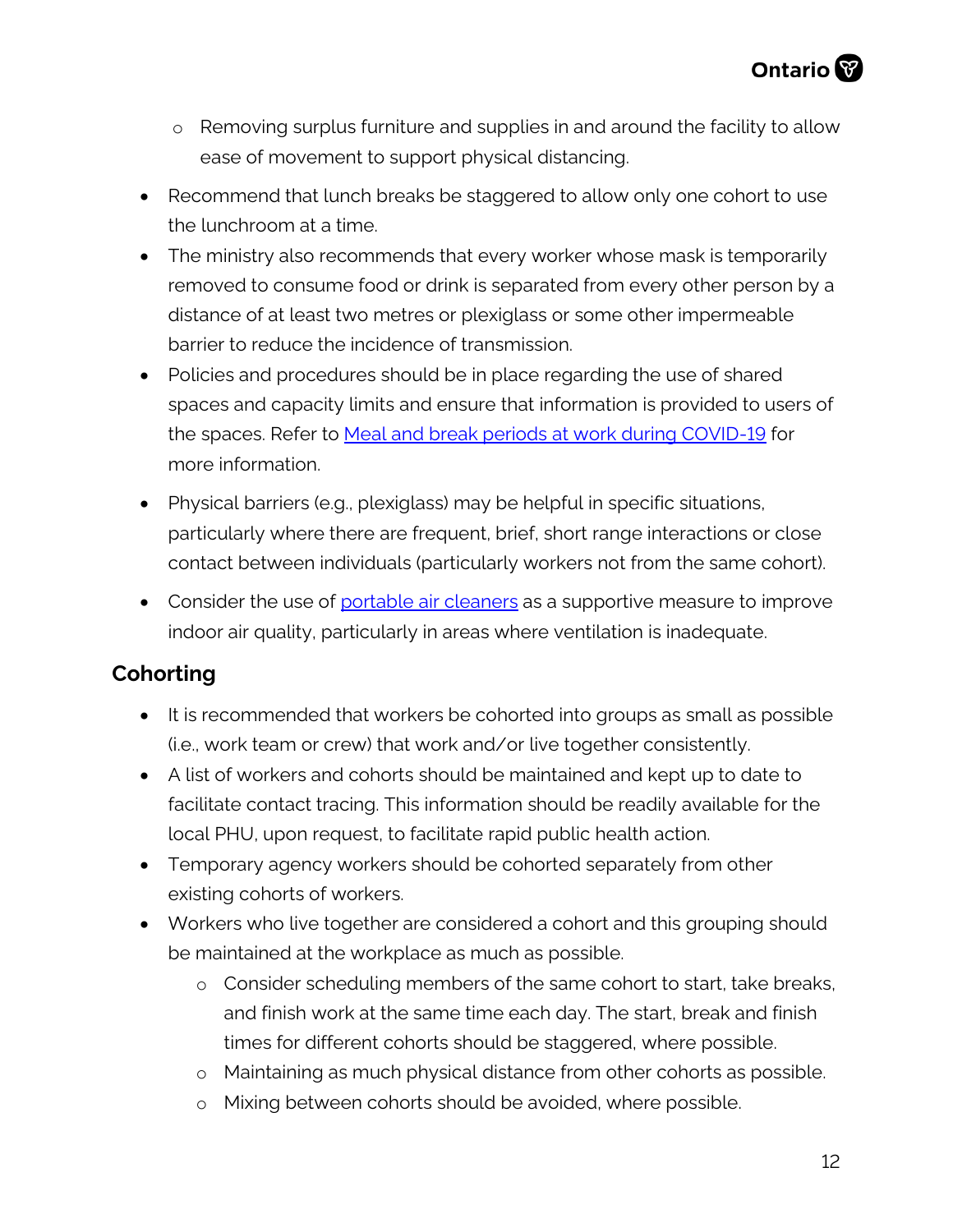• Bus schedules or shuttles may be arranged to transport each cohort separately. See section on **Transportation** below. The Government of Canada's [Guidance for carpooling](https://agriculture.canada.ca/en/canadas-agriculture-sectors/covid-19-information-agriculture-and-agri-food-industry/workplace-guidance#car) document also provides more information on group travel.

## **Limit or decrease the number of workers in employer-provided**

#### **housing**

- To reduce the risk of transmission in the living setting, it is recommended to employers that worker housing allows for physical distancing (at least 2 metres). These measures may include:
	- o providing additional or alternate housing,
	- o considering private rooms or rooms with the fewest number of occupants,
	- o placing beds head to foot or foot to foot,
	- o minimizing or avoiding the use of bunk beds,
	- o limiting the number of people sharing washrooms,
	- o changing furniture placement to allow 2 metre distancing, and
	- o [Maximizing air ventilation and filtration,](https://www.publichealthontario.ca/-/media/documents/ncov/ipac/2021/01/faq-covid-19-portable-air-cleaners.pdf?la=en) to the extent possible.
- Employers should offer and provide residents in living settings with medical mask or 3-ply masks to wear when they are using shared spaces and cannot maintain 2-metres physical distancing.
- For more information on congregate living settings, please refer to Public Health Ontario's [Cohorting in Outbreaks in Congregate Living Settings](https://www.publichealthontario.ca/-/media/documents/ncov/cong/2020/06/focus-on-cohorting-outbreaks-congregate-living-settings.pdf?la=en) document.
- These measures may help reduce the incidence of transmission and as a result, minimize the number of workers who need to isolate if a COVID-19 case is identified within the workplace.

## **Limit work locations**

- It is strongly recommended that workers remain in their cohort and to the extent possible, limit work locations to one agri-food facility at a time.
	- o Where an employer has multiple agri-food facilities in the same PHU, it is recommended that workers minimize contact with other cohorts (as below.)
	- o This includes workers that are contracted from third party employers (i.e. temporary agency workers). Employers should ensure that the contact information of temporary agency workers is maintained and up to date.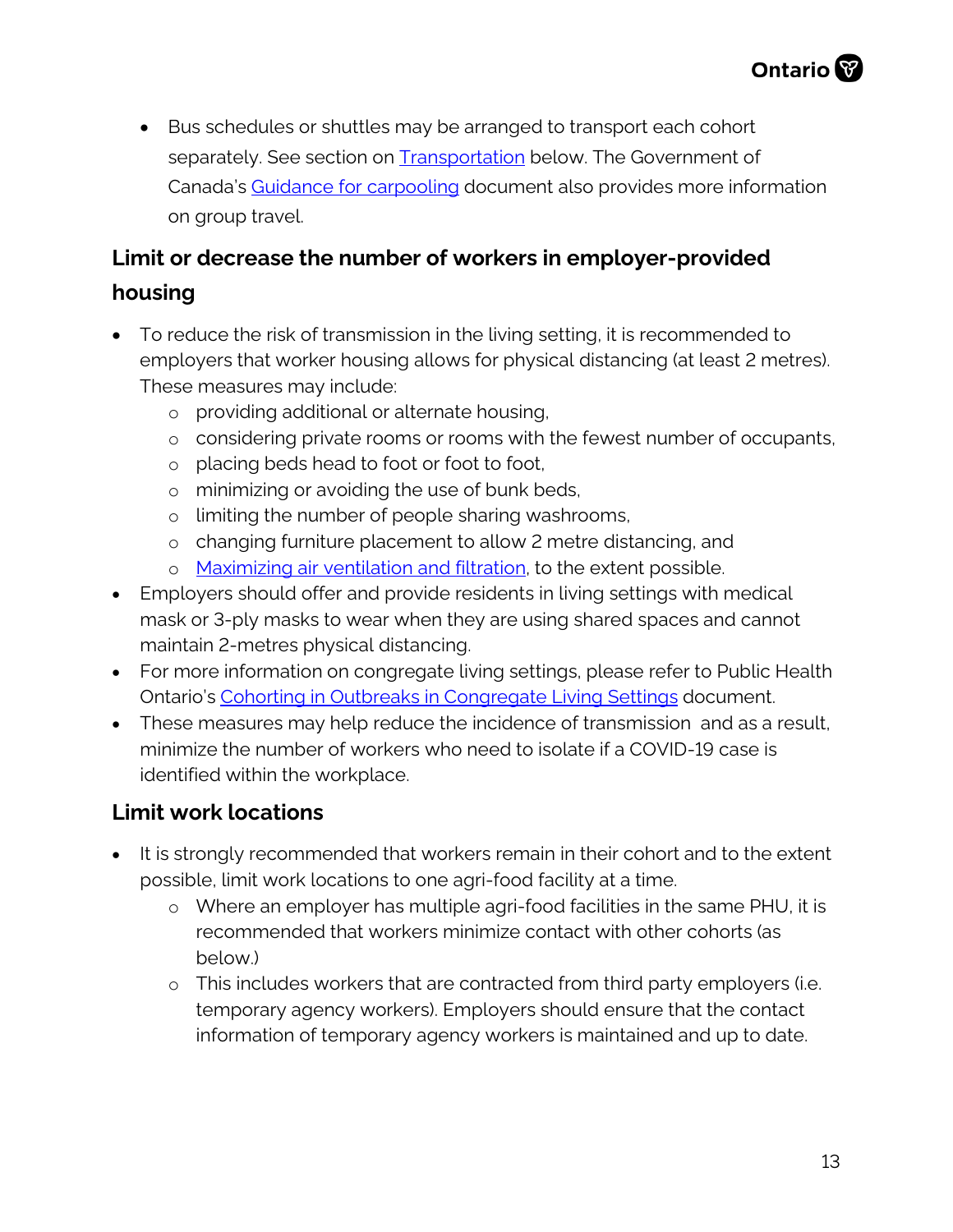### **Isolation spaces**

- A key intervention to help prevent the further spread of COVID-19 is to identify and self-isolate any suspect or positive cases, and to isolate close contacts. In general, workers who live in the same housing should be considered close contacts, but PHUs will use their discretion based on household/living arrangements and structures.
	- Isolation spaces are used for a suspect or confirmed case or close contacts, especially if symptomatic. They are critical in preventing the transmission of COVID-19 and are important because both symptomatic and asymptomatic `individuals infected with COVID-19 can spread COVID-19.
	- For domestic workers employed on the farm and who reside in their own dwellings in the community, refer to the [Management of Cases and Contacts](https://www.health.gov.on.ca/en/pro/programs/publichealth/coronavirus/docs/contact_mngmt/management_cases_contacts.pdf) [of COVID-19 in Ontario](https://www.health.gov.on.ca/en/pro/programs/publichealth/coronavirus/docs/contact_mngmt/management_cases_contacts.pdf) document.

#### **For workers in employer-provided housing**

- An isolation space is a room that allows a case or a close contact to selfisolate safely and comfortably.
- If the employer is providing housing for workers of an agri-food facility, the responsibility for securing the isolation spaces **lies with the employer**. Employers who do not provide housing for workers of their agri-food facility are not responsible for providing isolation spaces.
- Employers of an agri-food facility should anticipate the need for isolation spaces both on- and off-site (if isolation may not be safely achieved on-site). Employers should also plan to rapidly secure isolation spaces and third party providers for conducting health assessments on cases and close contacts should the need arise **and** the employee consents.
- It remains important and highly recommended that **the employer has a process in place to facilitate voluntary health assessments by a third party provider as outlined above**:
- **Subject to any federal requirements that may apply,** the employer should plan for isolation spaces for suspect and confirmed cases, including close contacts.
- For isolation of close contacts, employers should:
	- o Ensure accommodations allow for adequate physical distancing;
	- o Cohort groups should be as small as possible to minimize the overcrowding of spaces;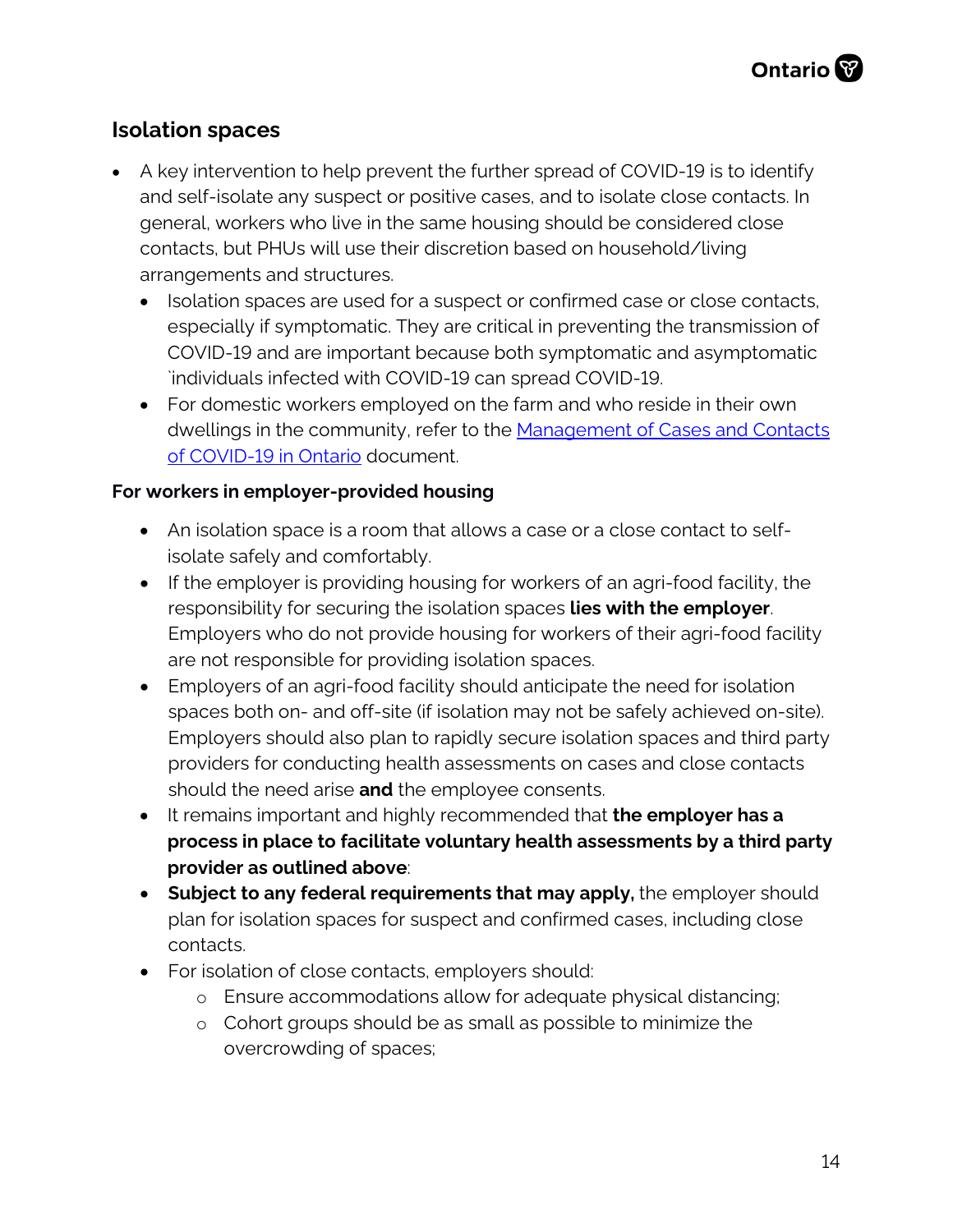- o If supplies are available, allow for daily Rapid Antigen Testing (RAT) by a third party of close contacts until day 5 from their last exposure to the positive case for early identification and isolation of any additional cases.
- o If a close contact becomes symptomatic, they should be removed from the cohort as soon as possible to avoid potential transmission to others.
- Unvaccinated, partially vaccinated, or immunocompromised close contacts, should not cohort with others and should isolate in a separate room with a dedicated washroom due to their increased risk of becoming infected when exposed.
- Voluntary daily health assessments through a third party should be offered to IAWs to ensure the health and safety of workers in isolation (cases and contacts).
- Employers should develop an escalation process for individuals with worsening symptoms and to ensure access to appropriate health care supports in the community.
- If a suspect or positive case is identified among workers in shared living settings, and the employee consents to notifying the PHU, the PHU should be notified to provide isolation recommendations. This may include PHU assessment of workers' vaccination status and health status.
- Additionally, if employers are providing housing to their workers, employers should provide access to adequate food and other necessary supplies to IAWs during their isolation. Meals should be nutritious and well balanced.
	- o Employers should accommodate dietary restrictions, and cultural and religious food preferences for workers under isolation.
	- o Workers under isolation should be able to store and prepare food in a safe manner.
- Employers should ensure that potable water is always available for workers under isolation.
- The employer may request additional support from the local PHU if the employer is unable to secure enough isolation spaces. The local PHU will work with local municipalities and the province to secure appropriate isolation spaces and personal care services.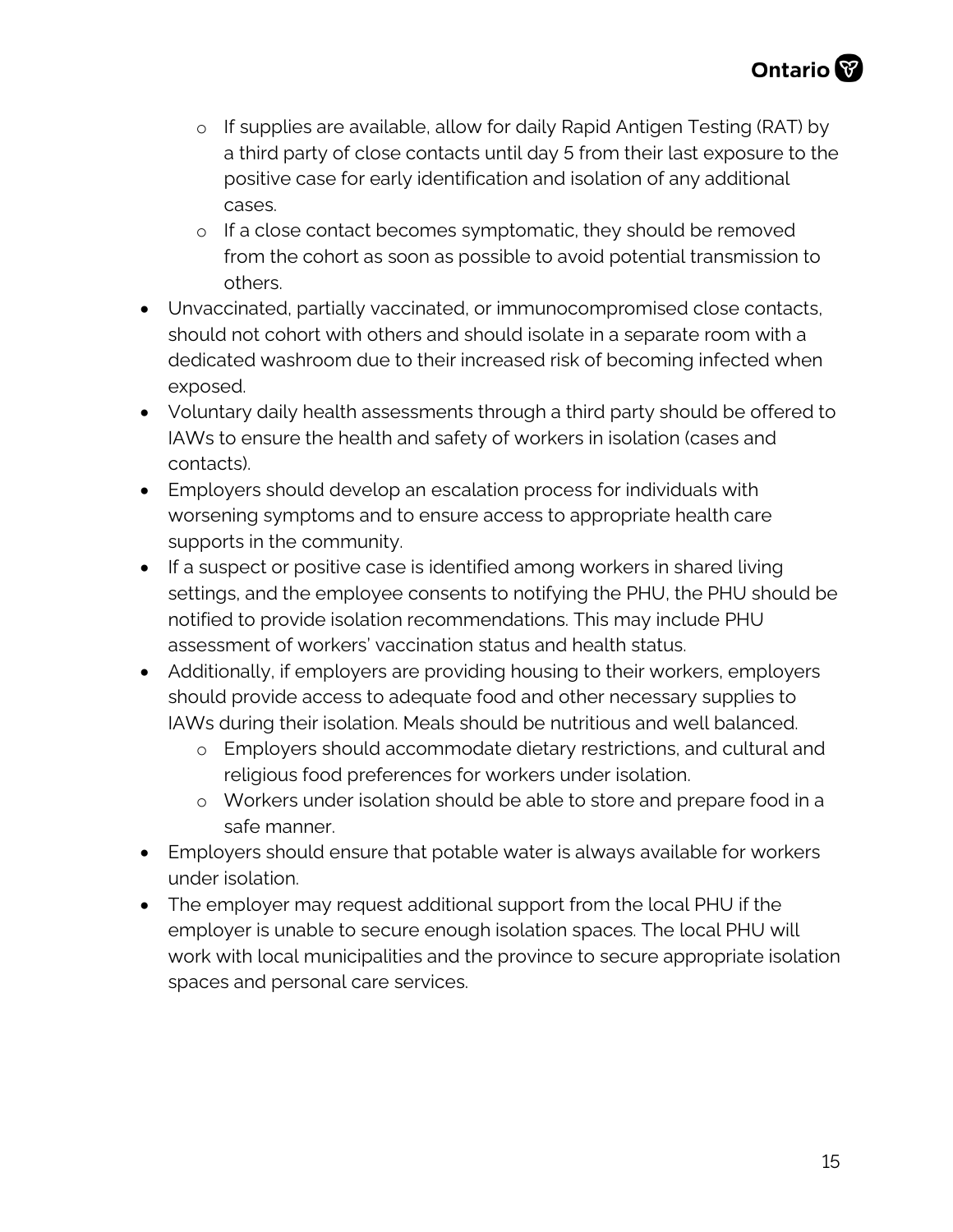#### **Masking**

- Masks are a way to minimize the risk of potentially infecting others, in addition to other important public health measures, such as physical distancing, reducing the number of close contacts, screening for symptoms, hand hygiene and cleaning and disinfection. Mask use should not be considered as a replacement or an alternative to these other measures.
- Where physical distancing is not possible, **both workers and visitors** are recommended to wear a mask or a face covering while indoors in the agrifood setting, subject to applicable exceptions.
- Additional consideration should be given to:
	- o Providing resources and training for workers and visitors on proper mask use (e.g., how to wear and remove a mask), as well as on safe use and limitations of masks. For additional information, see [Ontario's COVID-19,](https://www.ontario.ca/page/face-coverings-and-face-masks) [MLTSD,](https://www.ontario.ca/page/using-masks-workplace) and [PHO](https://www.publichealthontario.ca/-/media/documents/ncov/factsheet/2020/05/factsheet-covid-19-non-medical-masks.pdf?la=en) webpages;

#### **Personal Protective Equipment (PPE) for Workers**

- PPE is intended to protect the wearer by minimizing their risk of exposure to COVID-19. The effectiveness of PPE depends on the person wearing it correctly and consistently. Recommendations for the use of PPE are based on risk assessments of specific environments and risk of exposure.
- It is recommended that workers use appropriate PPE that provides protection of the person's eyes, nose, and mouth if in the course of providing services, the person is required to come within two metres of another person who is not wearing a mask when indoors and is not separated by plexiglass or some other impermeable barrier.
	- o Non-medical masks are not considered PPE.

#### **Cleaning and disinfection**

- Agri-food settings should ensure that shared spaces (e.g., worker housing, staff rooms) are cleaned regularly and when visibly dirty (and at least once or twice daily). These include door handles, kitchen surfaces and small appliances, light switches, television remotes, phones, computers, tablets, medicine cabinets, sinks, and toilets.
	- o Common areas and high-touch surfaces should be cleaned more frequently during an outbreak (at least twice daily).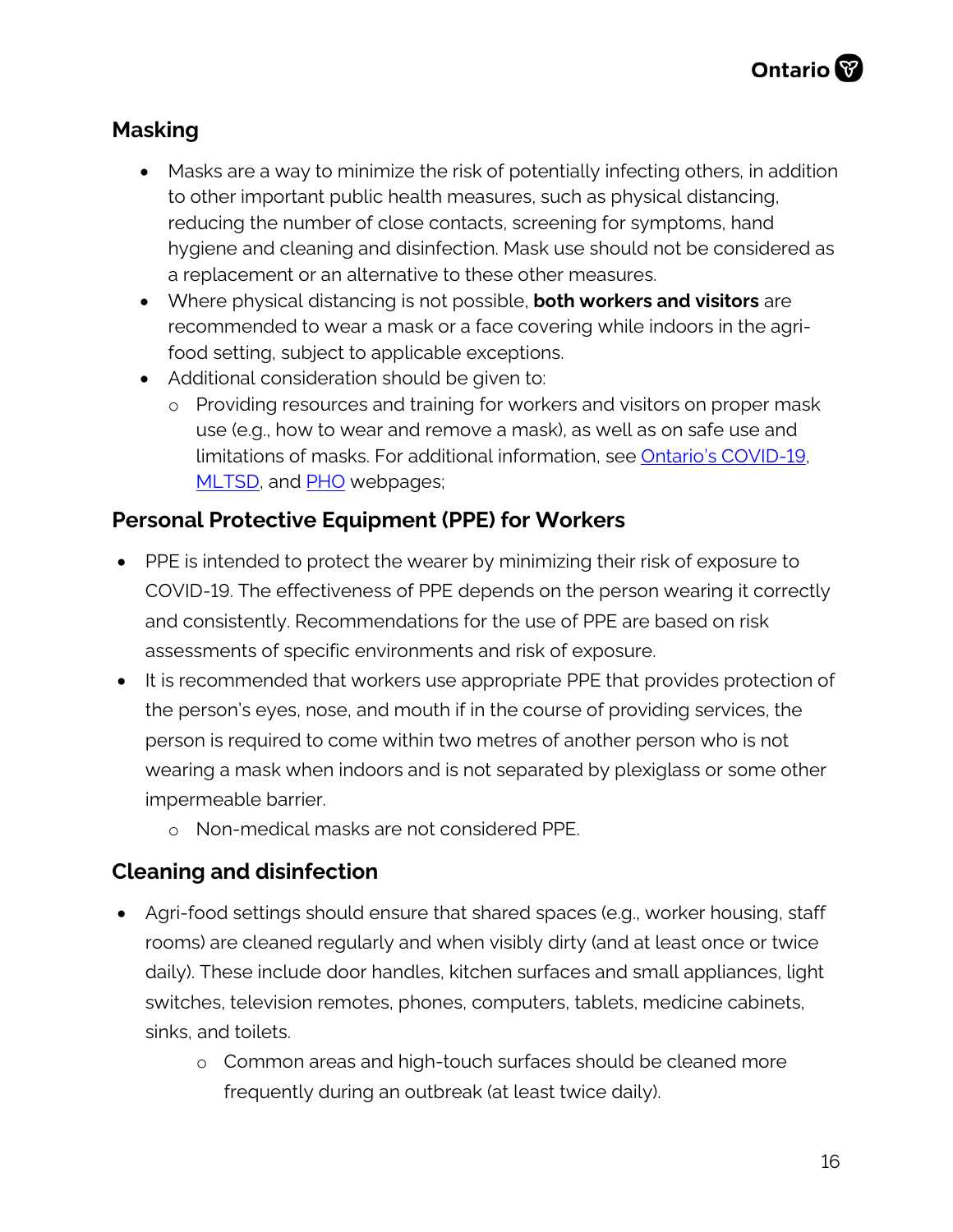- Commonly used cleaners and disinfectants are effective against COVID-19.
- Disinfectants with a Drug Identification Number (DIN) issued by Health Canada that confirms they are approved for use in Canada are acceptable for use. Follow manufacturer's instructions and check the expiry date of products.
- Maintain a cleaning log to track frequency of cleaning and disinfecting schedules within the workplace and in housing provided for workers.
- Disinfect shared equipment (where sharing of equipment cannot be avoided).
- Clean linen should be provided for individual use, with instructions not to share, and should be cleaned on a regular schedule.
- Lined no-touch garbage bins (such as garbage cans with a foot pedal) are preferred for disposal.
- For an easy to follow guide, check out A 'Quick and Dirty' Guide to Cleaning & [Disinfecting Surfaces on the Farm.](https://www.nycamh.org/media/photos/0521/5_clean_disinfect_wip_no_color.jpg)
- For more information visit Cleaning and Disinfection for Public Settings.

#### **Ventilation and Filtration**

- In general, ventilation with fresh air and filtration can improve indoor air quality and are added layers of protection in a comprehensive COVID-19 strategy.
- Indoor spaces should be as well ventilated as possible, through a combination of strategies: natural ventilation (e.g., by opening windows), local exhaust fans, or centrally by a heating, ventilation, and air conditioning (HVAC) system.
- Expert consultation may be needed to assess and identify priority areas for improvement and improve ventilation and filtration to the extent possible given HVAC system characteristics.
	- o Ensure that HVAC systems are functioning properly through regular inspection and maintenance (e.g., filter changes).
	- o For more information, see PHO's Heating, Ventilation and Air Conditioning [\(HVAC\) Systems in Buildings and COVID-19.](https://www.publichealthontario.ca/-/media/documents/ncov/ipac/2020/09/covid-19-hvac-systems-in-buildings.pdf?la=en)
	- o Where ventilation is inadequate or mechanical ventilation does not exist, the use of [portable air cleaners](https://www.publichealthontario.ca/-/media/documents/ncov/ipac/2021/01/faq-covid-19-portable-air-cleaners.pdf?la=en) can help filter out aerosols.
- Ventilation and filtration are important for overall indoor air quality as they help to dilute or reduce respiratory droplets and aerosols in a given space. However, they do not prevent transmission in close contact situations and need to be implemented as part of a comprehensive and layered strategy against COVID-19.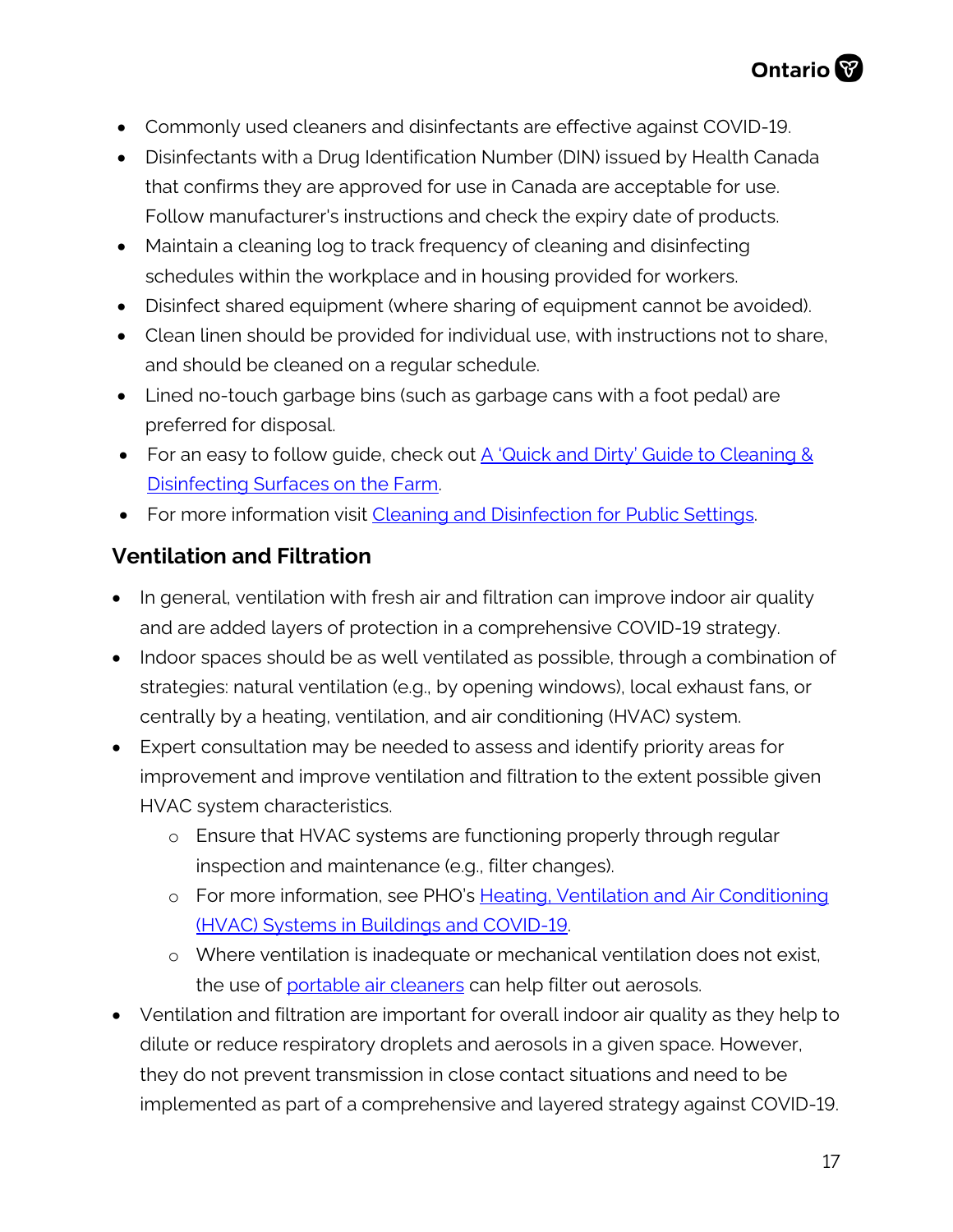### <span id="page-17-0"></span>**Transportation**

- Well-fitted masks (non-medical or medical) are recommended to be worn by all individuals in vehicles during transportation.
- Workers should be transported in individual vehicles or within cohorts. If that is not possible, physical distancing should be maximized between cohorts. Depending on the weather, windows should be open.
- Additional [strategies](https://tc.canada.ca/en/initiatives/covid-19-measures-updates-guidance-issued-transport-canada/federal-guidance-school-bus-operations-during-covid-19-pandemic) (e.g., cleaning and disinfection) identified for school bus operators may be useful, if buses are used.
- Records should be kept of passengers and a seating chart maintained for contract tracing purposes.

### **Testing**

- IAWs in congregate living settings are considered a priority group for [symptomatic](https://www.health.gov.on.ca/en/pro/programs/publichealth/coronavirus/docs/2019_reference_doc_symptoms.pdf) PCR testing in accordance with the Management of Cases and [Contacts of COVID-19 in Ontario](https://www.health.gov.on.ca/en/pro/programs/publichealth/coronavirus/docs/contact_mngmt/management_cases_contacts.pdf) document.
- Eligibility for asymptomatic PCR testing is at the direction of the local PHU in the case of suspected or confirmed outbreak within the employer provided housing setting.
- Close contacts of cases are recommended to be tested **initially** upon household identification and on/after Day 3 from last exposure to a positive case (PCR recommended, alternatively by RAT on day 4 and 5).
- RATs are being prioritized to support IAWs. Where timely PCR testing results are not available, RATs may be collected to facilitate timely follow-up of contacts. A positive result on a RAT is a positive case.
- Two negative RATs collected 24-48 hours apart are required for confirmation of a negative result.
- If the employee consents, employers should notify their local PHU of individuals who test positive on a RAT **and** did not receive PCR confirmatory testing if they are associated with a suspect or confirmed outbreak in the setting. PCR confirmatory testing is not required for positive RATs but may be conducted for reporting/case management purposes.
- Please check the Ministry of Health's testing resources on our [website](http://www.health.gov.on.ca/en/pro/programs/publichealth/coronavirus/2019_guidance.aspx#symptoms) for the most up to date provincial COVID-19 testing strategy.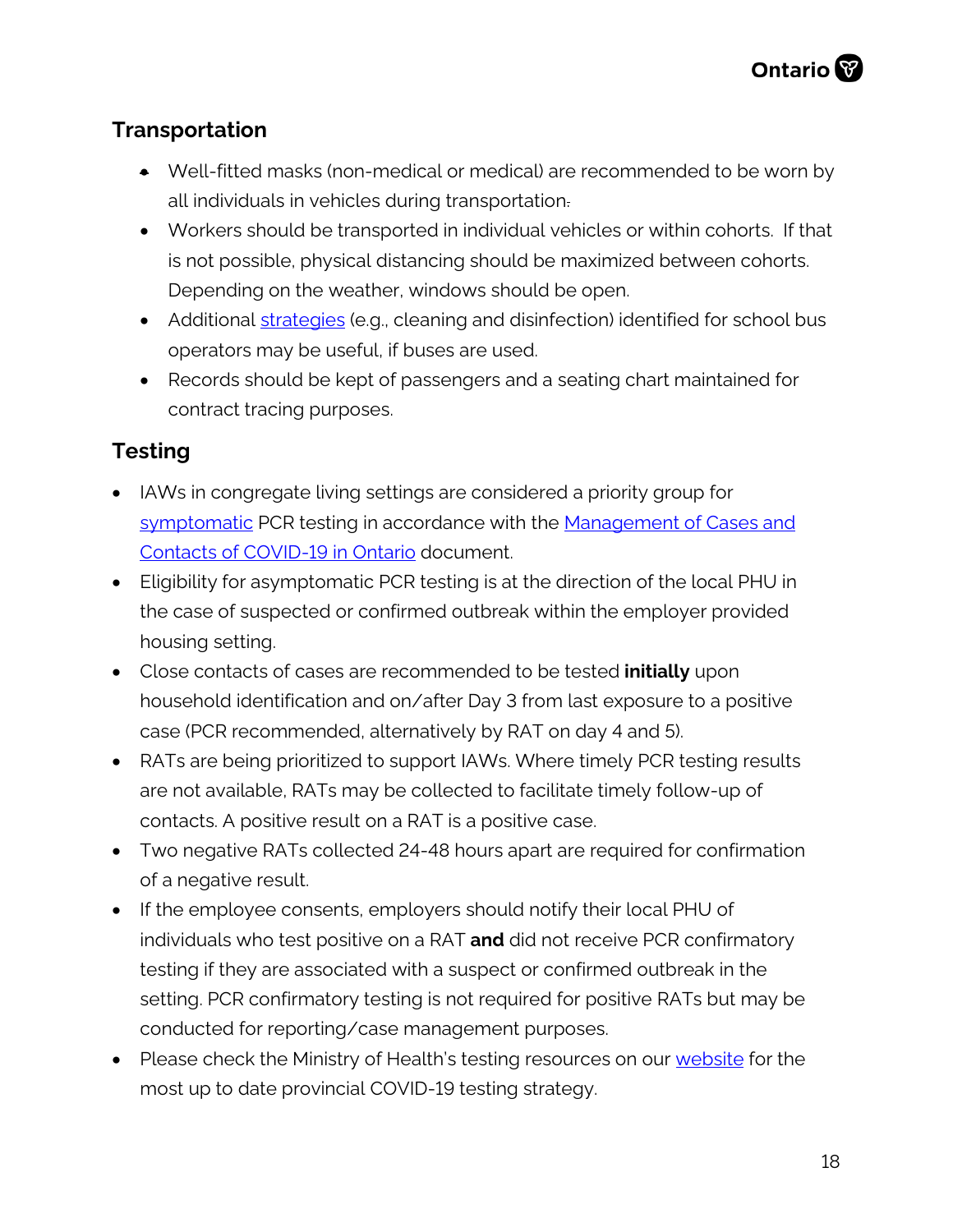## **Case and Contact Management**

- Case management decisions are made by the local PHU, guided by the Ministry [of Health's Public Health Management of Cases and Contacts of COVID-19 in](http://www.health.gov.on.ca/en/pro/programs/publichealth/coronavirus/docs/contact_mngmt/management_cases_contacts.pdf)  [Ontario](http://www.health.gov.on.ca/en/pro/programs/publichealth/coronavirus/docs/contact_mngmt/management_cases_contacts.pdf) and other relevant provincial quidance.
- PHUs receive and investigate reports of suspected or confirmed cases and contacts of COVID-19, for IAWs in the living setting.
- All positive COVID-19 cases, regardless of whether they are symptomatic or asymptomatic, should be isolated immediately upon detection.
- Employers should have processes in place to ensure positive cases are reassessed regularly for new or worsening [symptoms of COVID-19](http://www.health.gov.on.ca/en/pro/programs/publichealth/coronavirus/docs/2019_reference_doc_symptoms.pdf) through a third party.
- When there is more than one case of COVID-19 in an agri-food setting and individuals reside in the same housing, determining close contacts may be difficult. In general, all workers who live in the same living setting should be considered close contacts, but PHUs will use their discretion based on living arrangement and structure.
	- o Refer to outbreak definition provided in section above.
- Isolation recommendations for IAWs in the living setting may be subdivided into the following case categories:
	- o For [fully vaccinated](https://www.health.gov.on.ca/en/pro/programs/publichealth/coronavirus/docs/contact_mngmt/COVID-19_fully_vaccinated_interim_guidance.pdf) workers:
		- 5-day self-isolation (provided worker has no fever and with [symptoms](https://www.health.gov.on.ca/en/pro/programs/publichealth/coronavirus/docs/2019_reference_doc_symptoms.pdf) resolving at least 24 hours **OR** 48 hours if gastrointestinal symptoms) followed by;
		- **strict masking and physical distancing when outside the home and** in shared areas inside the home (except when required to remove mask, e.g., sleeping and eating) for full 10 days from the onset of symptoms or positive test date, whichever is earlier (i.e., for the duration of the 5-day isolation and further 5 days post isolation).
	- o For unvaccinated or partially vaccinated workers or immunocompromised workers
		- **10-day self-isolation (provided worker has no fever and [symptoms](https://www.health.gov.on.ca/en/pro/programs/publichealth/coronavirus/docs/2019_reference_doc_symptoms.pdf)** resolving at least 24 hours OR 48 hours if gastrointestinal symptoms).
- For close contacts of individuals who are a suspect or confirmed case, including those in an employer-provided living setting, the following measures are recommended.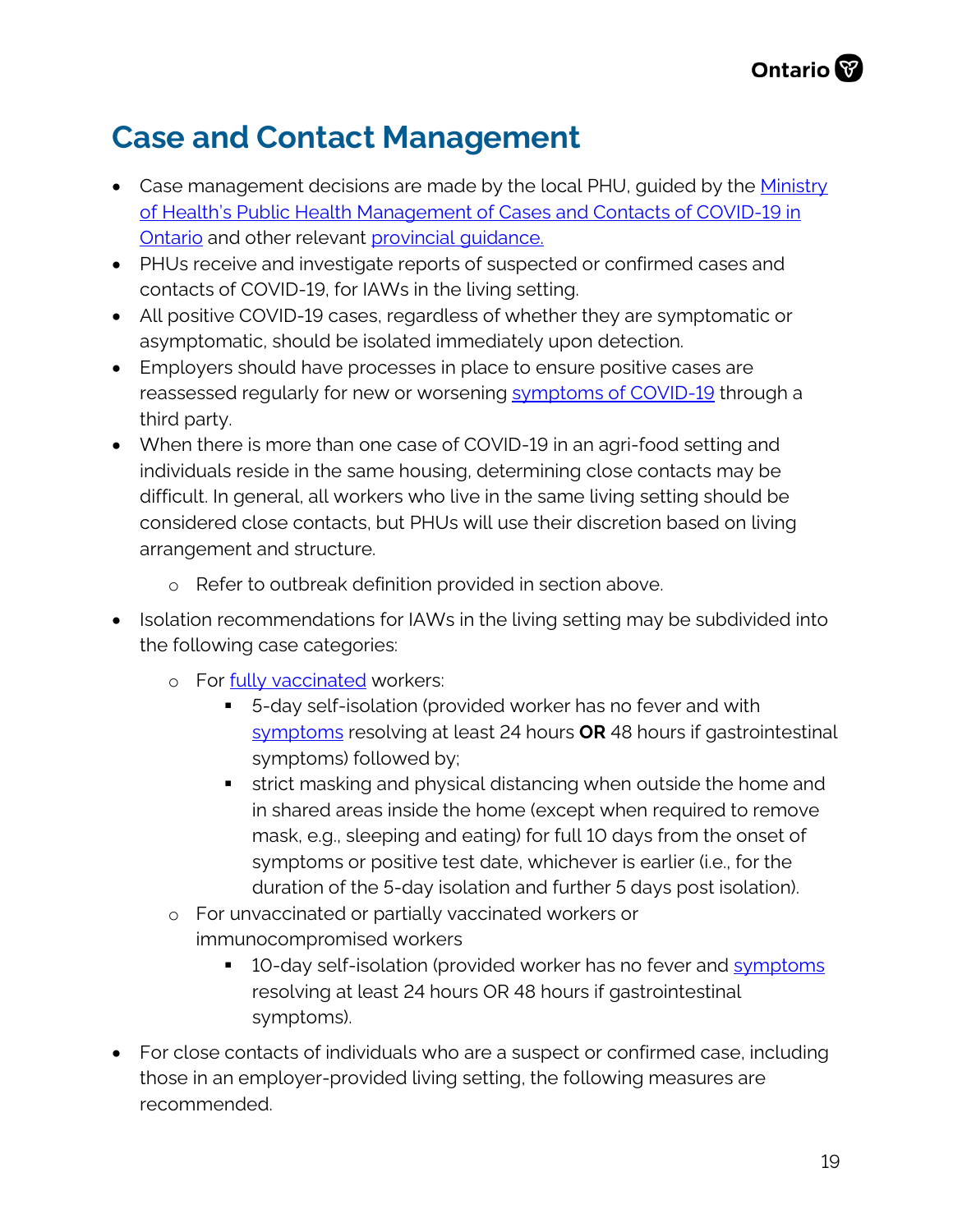- o For fully vaccinated, boosted workers:
	- Please refer to the Management of Cases and Contacts of COVID-19 [in Ontario](https://www.health.gov.on.ca/en/pro/programs/publichealth/coronavirus/docs/contact_mngmt/management_cases_contacts.pdf) document, or as current.
- o For fully vaccinated workers:
	- 5-day self-isolation from the last exposure to the case followed by strict masking and physical distancing when outside the home and in shared areas inside the home (except when required to remove, e.g., sleeping and eating) for a full 10 days from last exposure to the case (I.e., for the duration of the 5-day isolation and further 5 days post isolation).
	- To limit consecutive exposures, close contacts of positive cases are recommended to be tested by PCR on/after Day 3 from the last exposure to the case to assess for transmission amongst contacts before ending their 5-day self-isolation.
	- **If timely PCR results are not available, two negative RATs on Day 4** and Day 5 from last exposure are strongly recommended.
- o For unvaccinated or partially vaccinated workers or immunocompromised workers
	- 10-day self-isolation, in a single room with separate bathrooms and no shared spaces. Employers should check that close contacts in self-isolation are frequently monitored.
- o For outbreak situations where vaccinated close contacts are self-isolating in shared accommodations and cohorted with other close contacts:
	- Consider daily RAT testing of close contacts until day 5 from their last exposure to the case for early identification of any additional cases.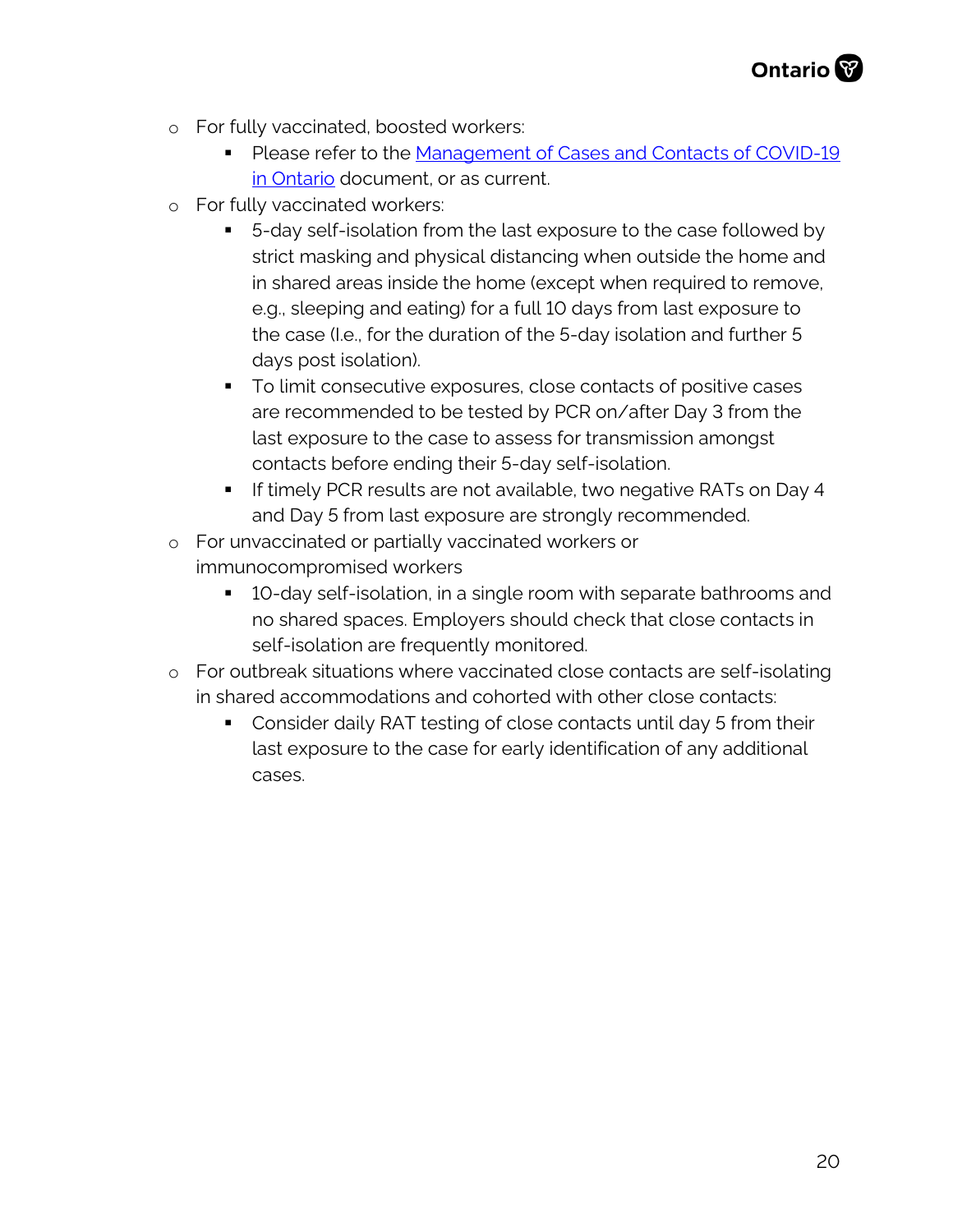#### **Resolved confirmed cases**

• Resolved confirmed cases can return to work and are no longer recommended to self-isolate in accordance with the testing and isolation guidance provided within this document and when cleared by the third party provider in consultation with local public health to ensure symptoms are resolved. See the [COVID-19 Provincial Testing and Clearance Guidance](https://www.health.gov.on.ca/en/pro/programs/publichealth/coronavirus/docs/2019_testing_guidance.pdf) on criteria for discontinuing self-isolation.

#### **Health Assessment Frequency and Method**

- Provided an IAW consents, an initial health assessment should be conducted inperson by a third party provider upon identification as a case or close contact(s), after which once or twice daily assessments are recommended, as described below.
	- o For assistance with identification of cases or close contacts, the local PHU may provide assistance.
- Subsequent assessments (i.e., once, or twice daily assessments) through virtual assessment (i.e., phone or text message) may be conducted by individuals acting as an agent for and under the supervision of a third party provider per scenarios below.

#### **For confirmed cases and symptomatic contacts:**

- The health assessment should, at a minimum, include an in-person assessment of vitals<sup>[2](#page-20-0)</sup> and **symptoms** by a third party provider.
	- o **Asymptomatic** (i.e., individual has no symptoms or complaints)
		- At a minimum, one daily virtual assessment to identify symptoms for the duration of the isolation period
	- o **Symptomatic Well** (i.e. mild symptoms, normal vital signs, other than temperature)
		- One virtual assessment for the duration of the isolation period.
		- For worsening symptoms, at a minimum, one daily in-person assessment for the duration of the isolation period with an escalation process for referral to a healthcare clinic or emergency response (911).
	- o **Symptomatic Unwell** (i.e. abnormal vital signs and symptomatic)

<span id="page-20-0"></span><sup>&</sup>lt;sup>2</sup> At a minimum, vitals include heart rate, blood pressure, Sp02 reading, respiratory rate, lung sounds, and temperature.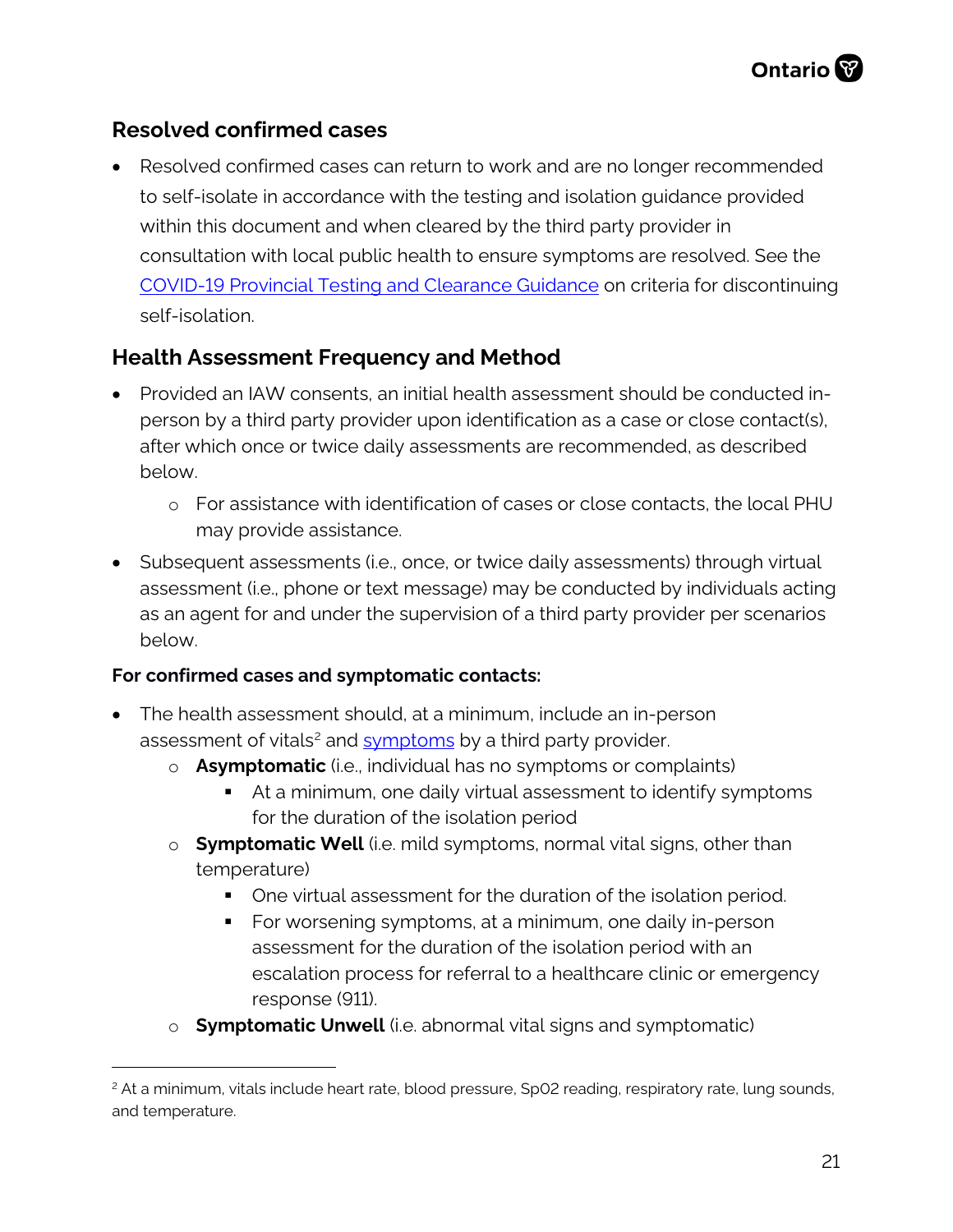**Twice daily in-person assessments per day, for the duration of the** isolation period, with an escalation process for referral to a healthcare clinic or emergency response (911).

#### **For asymptomatic close contacts:**

- At a minimum, one daily virtual assessment for the isolation period.
- If symptoms develop, at a minimum one in-person assessment per day with an escalation process for referral to a healthcare clinic or emergency response for the duration of the isolation period (911).

#### **For asymptomatic close contacts who are boosted:**

- Close contacts in employer provided housing do not require health assessments if:
	- o They have previously tested positive for COVID-19 in the past 90 days;
	- o They are 18 years old or older
	- o Are at a minimum, self-monitoring for [symptoms.](https://www.health.gov.on.ca/en/pro/programs/publichealth/coronavirus/docs/2019_reference_doc_symptoms.pdf)
- If the results of the health assessment require additional clinical assessment or care, escalation processes should be initiated with referral to a healthcare clinic or emergency response (i.e. 911) as required.
- Once the individual has been identified as asymptomatic and after the isolation period (per above), the third party in consultation with the PHU may end the isolation period, ensuring symptoms have resolved (i.e. asymptomatic) in accordance with the revised [guidance.](https://www.health.gov.on.ca/en/pro/programs/publichealth/coronavirus/docs/contact_mngmt/management_cases_contacts_omicron.pdf)
- For the well-being of those in isolation, employers are encouraged to promote the use of fresh-air breaks.
- For mental health supports during isolation, Connex Ontario provides telephone, text, chat, and e-mail assistance available 24 hours a day, seven days a week.
	- o Language supports are available in over 170 languages, including Mandarin, Spanish, Portuguese, Italian, Vietnamese, Greek, Polish, Russian, and Serbian.

## **Declaring an Outbreak**

• It is the role of the local PHU to investigate and assess possible COVID-19 outbreaks in the community, and to determine when to declare an outbreak. This will involve collaboration with the affected workplace agri-food facility and consideration of the workplace and any associated living settings.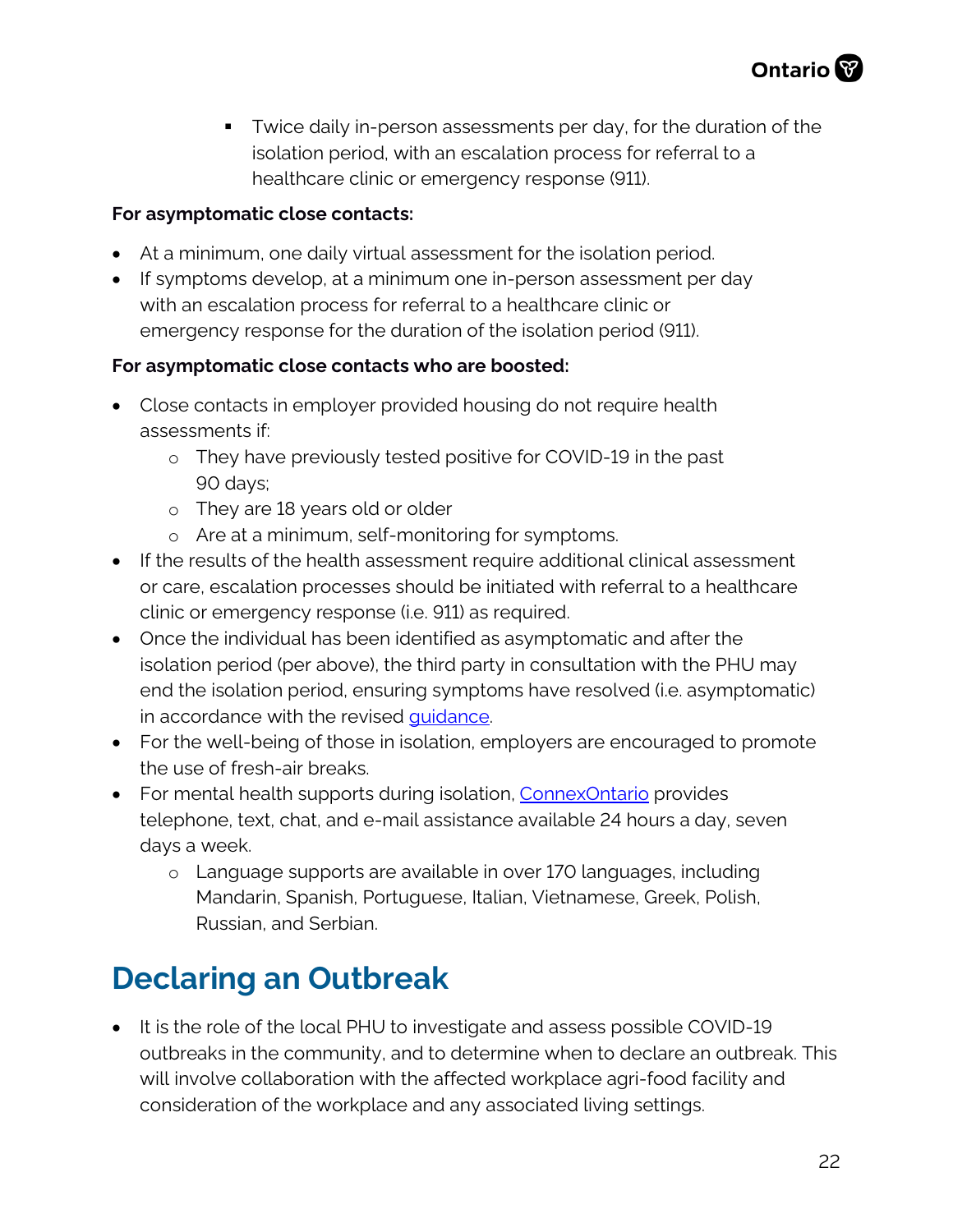- The local PHU is also responsible for making recommendations on who to test, in alignment with the [Management of Cases and Contacts of COVID-19 in Ontario](https://www.health.gov.on.ca/en/pro/programs/publichealth/coronavirus/docs/contact_mngmt/management_cases_contacts.pdf) document and based on PHU discretion for the purposes of investigating and responding to an outbreak, and facilitate a coordinated approach to testing, in collaboration with Ontario Health, including provision of an investigation or outbreak number.
- Additional guidance for outbreak control measures and roles of the employer, the local PHUs, MLTSD, and the MOH is available in the [Workplace Outbreak](http://www.health.gov.on.ca/en/pro/programs/publichealth/coronavirus/docs/2019_workplace_outbreak_guidance.pdf)  [Guidance](http://www.health.gov.on.ca/en/pro/programs/publichealth/coronavirus/docs/2019_workplace_outbreak_guidance.pdf) and [Congregate Living Settings Guidance.](http://www.health.gov.on.ca/en/pro/programs/publichealth/coronavirus/docs/2019_congregate_living_guidance.pdf)
- Testing during an outbreak should follow the [Provincial Testing Guidance.](http://www.health.gov.on.ca/en/pro/programs/publichealth/coronavirus/docs/2019_testing_guidance.pdf) When contacts are housed in alternative locations, processes should be in place to ensure contacts have access to repeat testing during their self-isolation as recommended by the local PHU.

### **Definition for an agri-food living setting outbreak**

An outbreak in an agri-food living setting is defined as:

• One confirmed case (i.e., by PCR or rapid molecular or antigen test) among a resident of an employer-provided living setting associated within an agri-food setting,

OR

• Two confirmed cases (i.e., by PCR or rapid molecular or antigen test) in workers or any other person working on or visiting an agri-food setting (e.g., an employer) with an epidemiological link, within a 14-day period, where at least one case could have reasonably acquired their infection in the agri-food setting.

\*Examples of reasonably having acquired infection in an agri-food setting include:

o No obvious source of infection outside of the farm or employerprovided living setting,

OR

o Known exposure in the agri-food setting or employer provided living setting.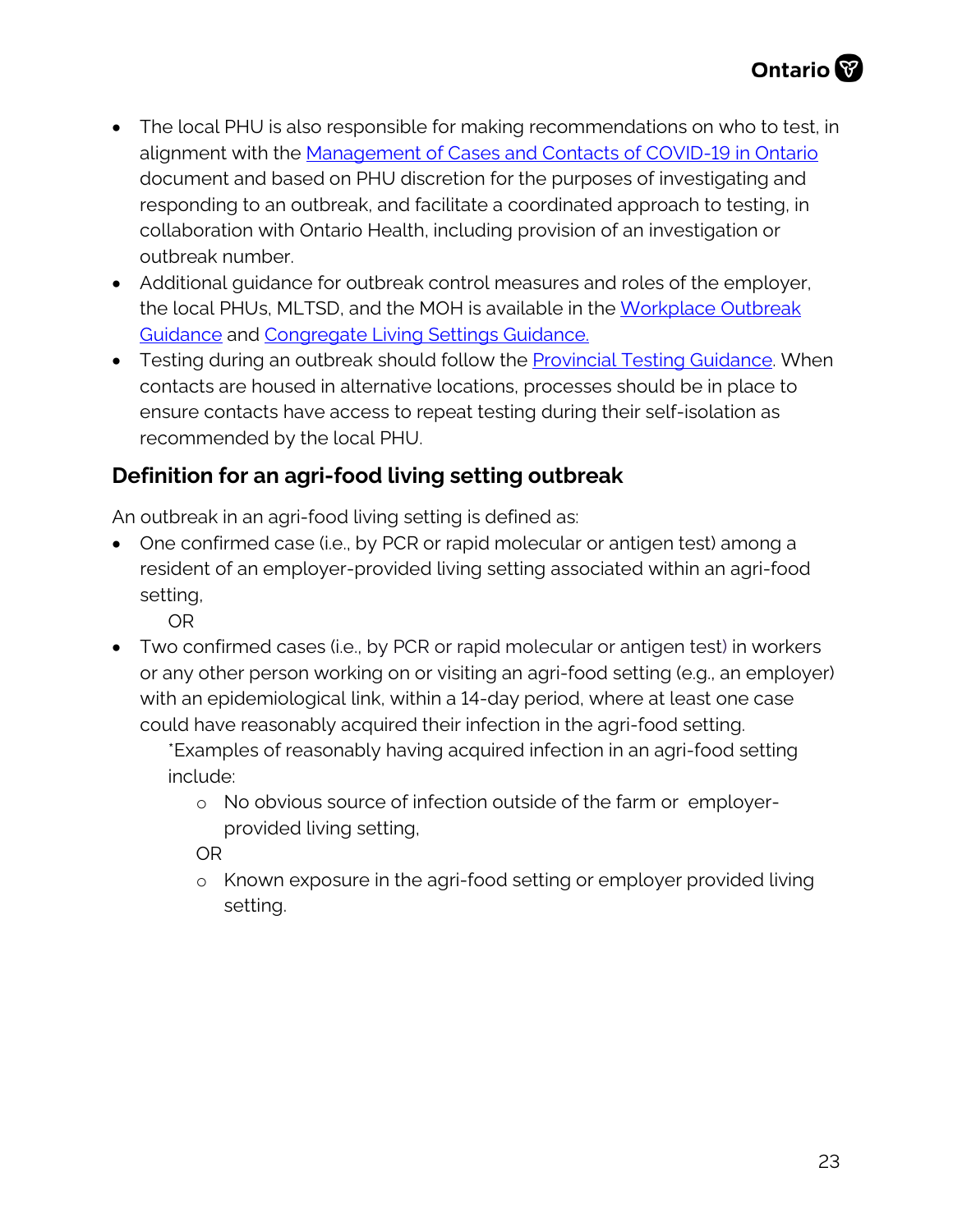## **Return to Operations Following the Declaration of an Outbreak**

Any return to operations should happen safely and in such a way that ongoing transmission is prevented. The principles articulated previously describing prevention strategies for COVID-19 transmission should continue to be followed by employers and workers during and after an outbreak.

To support continuing operations, the employer or farm agency can utilize the following workers:

- New workers with no known exposure to a COVID-19 case or outbreak.
	- o New or unexposed workers should not be introduced if an outbreak is ongoing, and until all recommended outbreak and prevention measures are in place.
- Current workers who have tested positive for COVID-19 in the current outbreak but have been cleared from isolation AND have received clearance from the third party provider are considered well enough for a return to work.

Additionally, the following conditions should also be implemented:

- New workers should also be placed into cohorts, whether in existing cohorts or through formation of new cohorts, in a way that minimizes the number of workers per cohort.
- New workers should be trained on and adhere to all preventive measures reviewed in this document as well as any workplace policies on COVID-19 and worker health and safety.